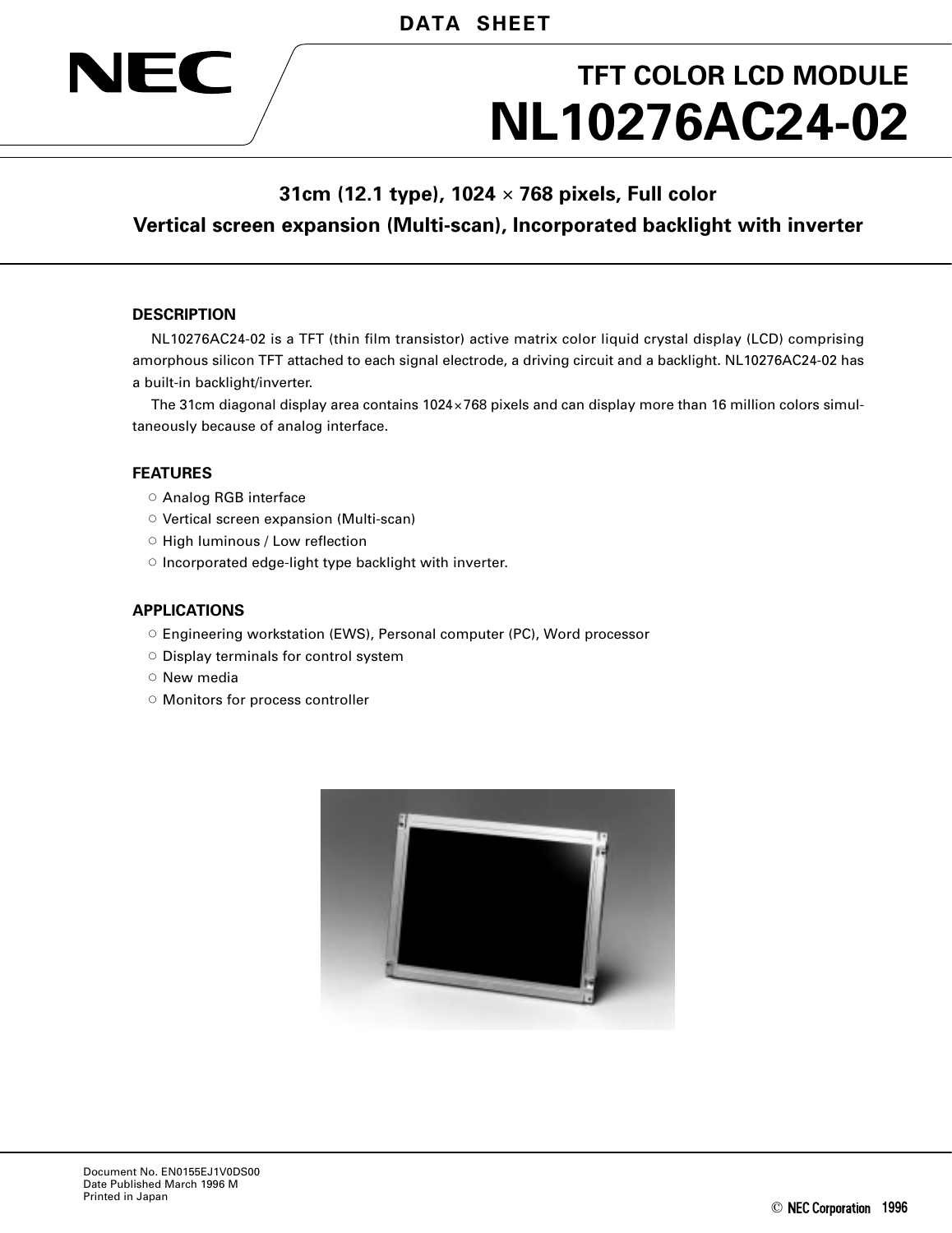# **STRUCTURE AND FUNCTIONS**

A TFT color LCD module comprises a TFT LCD panel, LSIs for driving liquid crystal, and a backlight. The TFT LCD panel is composed of a TFT array glass substrate superimposed on a color filter glass substrate with liquid crystal filled in the narrow gap between two substrates. The backlight apparatus is located on the backside of the LCD panel.

RGB (Red, Green, Blue) data signals are sent to LCD panel drivers after modulation into suitable forms for active matrix addressing through signal processor.

Each of the liquid crystal cells acts as an electro-optical switch that controls the light transmission from the backlight by a signal applied to a signal electrode through the TFT switch.

#### **BLOCK DIAGRAM**

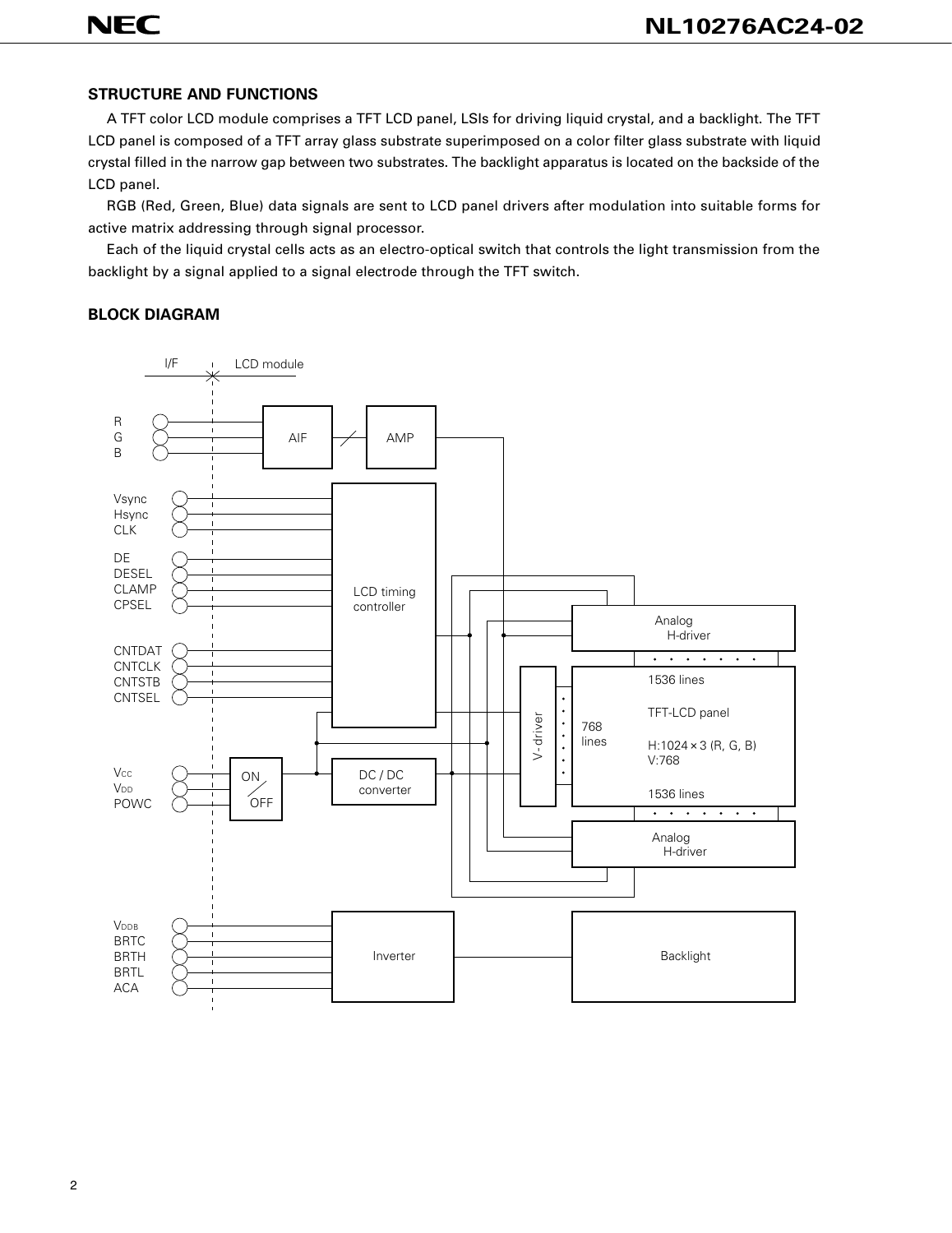# **OUTLINE OF CHARACTERISTICS (at room temperature)**

| Display area                                         | 245.76 (H) × 184.32 (V)mm                                           |                                                                   |
|------------------------------------------------------|---------------------------------------------------------------------|-------------------------------------------------------------------|
| Drive system                                         | a-Si TFT active matrix                                              |                                                                   |
| Display colors                                       | Full-color                                                          |                                                                   |
| Number of pixels                                     | $1024 \times 768$                                                   |                                                                   |
| Pixel arrangement                                    | <b>RGB</b> vertical stripe                                          |                                                                   |
| Pixel pitch                                          | $0.24$ (H) $\times$ 0.24 (V) mm                                     |                                                                   |
| Module size                                          | 290 (H) × 225.0 (V) × 17.0 max. (D) mm                              |                                                                   |
| Weight                                               | 970 g $(typ.)$                                                      |                                                                   |
| Contrast ratio                                       | $150:1$ (typ.)                                                      |                                                                   |
| Viewing angle (more than the contrast ratio of 10:1) |                                                                     |                                                                   |
|                                                      | • Horizontal: 45° (typ. left side, right side)                      |                                                                   |
|                                                      | • Vertical: 20° (typ. upper side), 25° (typ. lower side)            |                                                                   |
| Designed viewing direction                           |                                                                     |                                                                   |
|                                                      | • Wider viewing angle with contrast ratio : Down side (6 o'clock)   |                                                                   |
|                                                      | . Wider viewing angle without image reversal : Up side (12 o'clock) |                                                                   |
| • Optimum grayscale ( $\gamma$ = 2.2)                |                                                                     | : Perpendicular                                                   |
| Color gamut                                          | 40% (min., At center, To NTSC)                                      |                                                                   |
| Response time                                        | 40 ms (max.), "white" to "black"                                    |                                                                   |
| Luminance                                            | 200 $cd/m^2$ (typ.)                                                 |                                                                   |
| Signal system                                        |                                                                     | Analog RGB signals, Synchronous signals (Hsync, Vsync), Dot clock |
| Supply voltage                                       | 3.3 V, 12 V, 12 V                                                   |                                                                   |
| <b>Backlight</b>                                     |                                                                     | Edge light type, Two cold cathode fluorescent lamps with inverter |
| Power consumption                                    | 14.4 W (typ.)                                                       |                                                                   |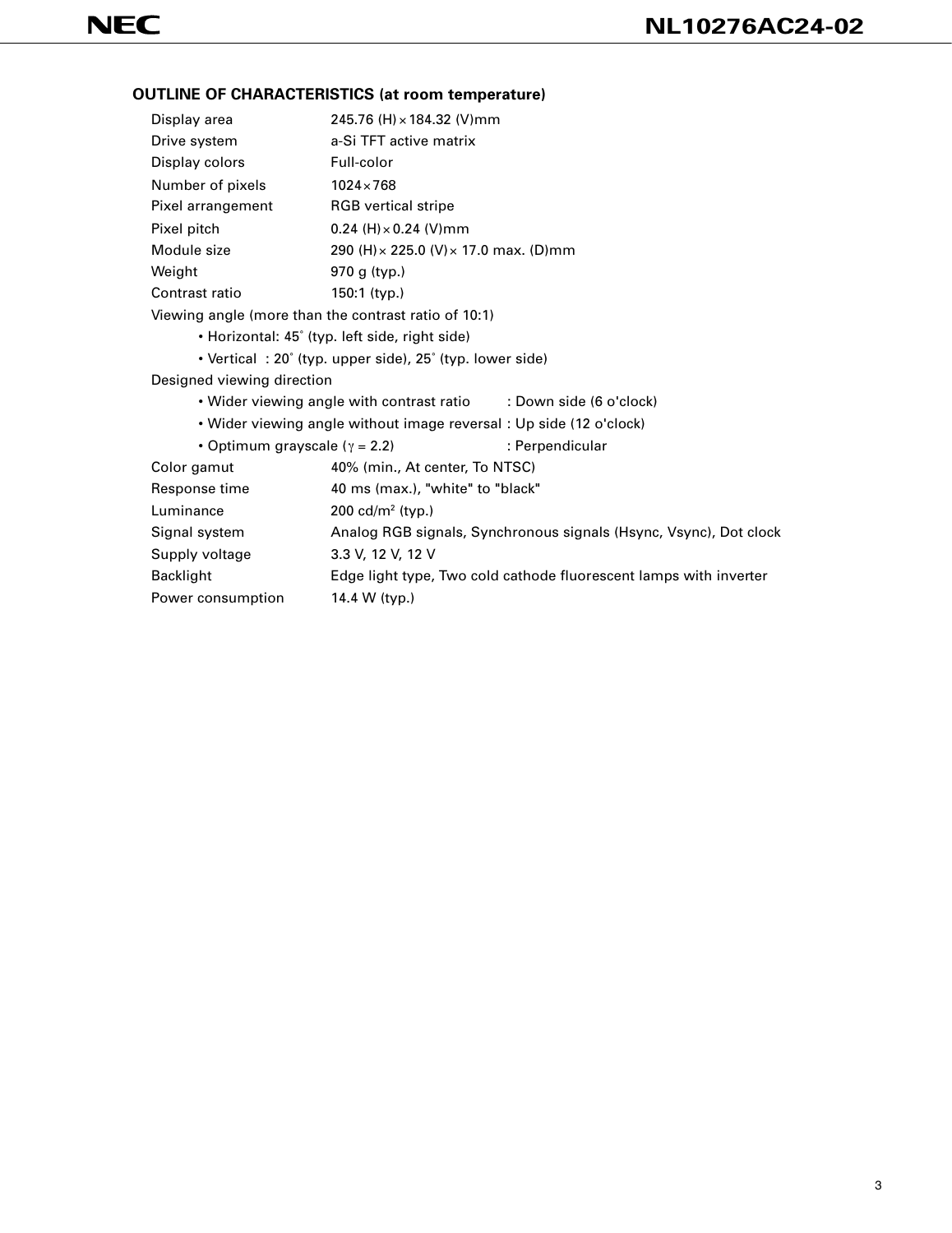# **GENERAL SPECIFICATIONS**

| Item              | <b>Specifications</b>                                    | Unit  |
|-------------------|----------------------------------------------------------|-------|
| Module size       | $290.0 \pm 0.5$ (H) × 225.0 $\pm$ 0.5(V) × 17.0 max. (D) | mm    |
| Display area      | $245.76(H) \times 184.32 (V)$                            | mm    |
| Number of pixels  | $1024(H) \times 768$ (V)                                 | pixel |
| Dot pitch         | $0.08(H) \times 0.24$ (V)                                | mm    |
| Pixel pitch       | $0.24(H) \times 0.24$ (V)                                | mm    |
| Pixel arrangement | RGB(Red, Green, Blue) vertical stripe                    |       |
| Display colors    | Full-color                                               | color |
| Weight            | $1000$ (max.)                                            | g     |

**note** : A variable resistor for the luminance control is extra.

# **ABSOLUTE MAXIMUM RATINGS**

| Parameter             | Symbol                | Unit<br>Ratings                                   |                    |                    | Remarks |
|-----------------------|-----------------------|---------------------------------------------------|--------------------|--------------------|---------|
|                       | <b>Vcc</b>            | $-0.3$ to $+4.6$                                  | V                  |                    |         |
| Supply voltage        | <b>V<sub>DD</sub></b> | $-0.3$ to $+14$                                   | V                  |                    |         |
|                       | <b>VDDB</b>           | $-0.3$ to $+14$                                   | V                  |                    |         |
| Logic input voltage   | VIN <sub>1</sub>      | $\vee$<br>$-0.3$ to $+5.5$                        |                    | $Ta = 25^{\circ}C$ |         |
| R, G, B input voltage | VIN2                  | $-4.0$ to $+4.0$                                  | V                  |                    |         |
| CLK input voltage     | VIN <sub>3</sub>      | V<br>$-7.0$ to $+7.0$                             |                    |                    |         |
| Storage temp.         | Tst                   | $-20$ to $+60$                                    | °С                 |                    |         |
| Operating temp.       | Top                   | 0 to $+50$                                        | ۰с                 | Module surface *   |         |
| Humidity              |                       | 95% relative humidity                             |                    | $Ta = 40^{\circ}C$ |         |
|                       |                       | 85% relative humidity                             | $Ta = 50^{\circ}C$ | no<br>condensa-    |         |
|                       |                       | Absolute humidity shall not exceed                |                    | $Ta > 50^{\circ}C$ | tion    |
|                       |                       | $Ta = 50^{\circ}C$ , 85% relative humidity level. |                    |                    |         |

\* Measured at the display area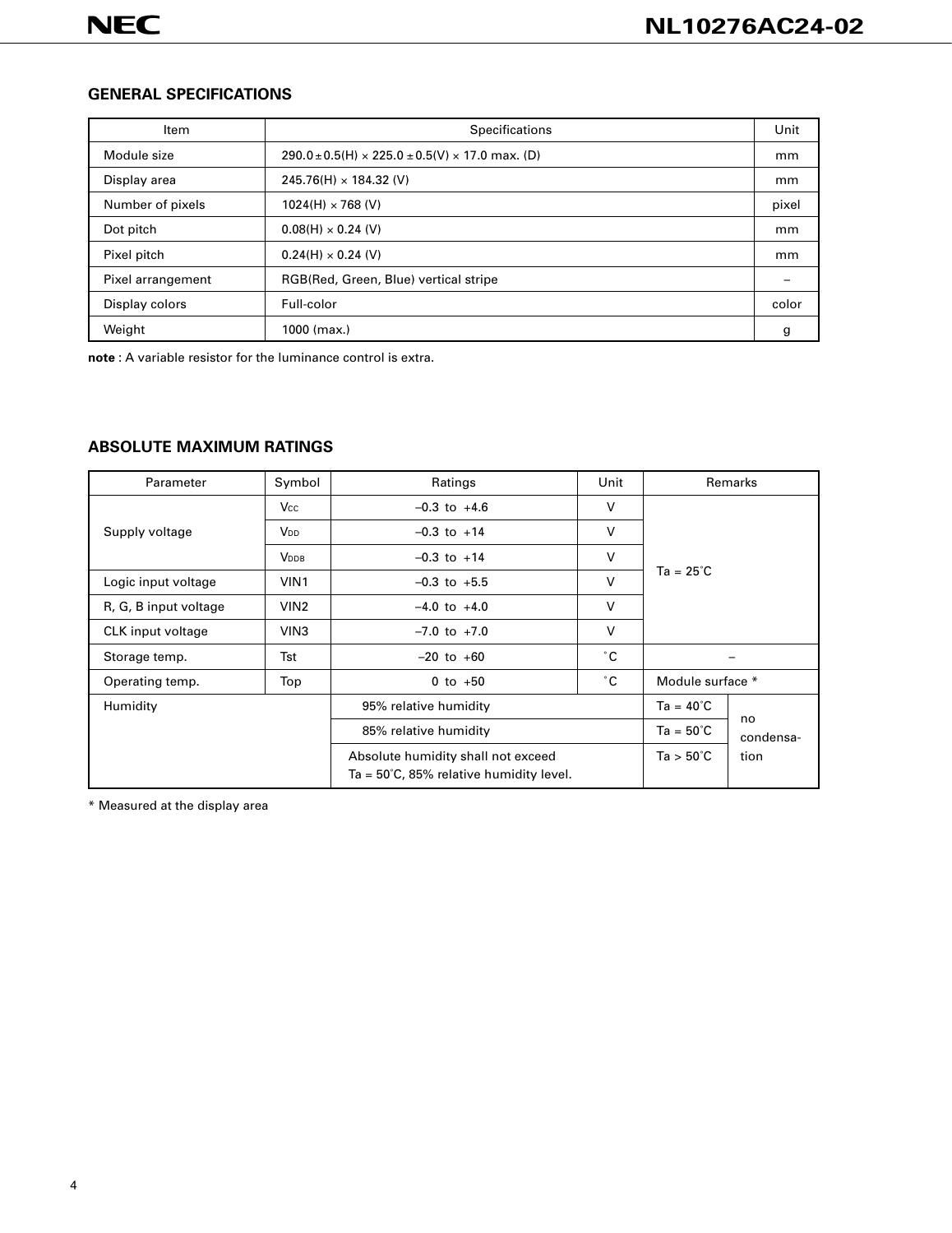# **ELECTRICAL CHARACTERISTICS**

(1) Logic/LCD driving/Backlight Ta = 25<sup>°</sup>C

| Parameter                 | Symbol                | min.                     | typ.                     | max.                     | Unit    | Remarks                           |  |
|---------------------------|-----------------------|--------------------------|--------------------------|--------------------------|---------|-----------------------------------|--|
|                           | <b>Vcc</b>            | 3.0                      | 3.3                      | 3.6                      | V       | for logic                         |  |
| Supply voltage            | V <sub>DD</sub>       | 11.4                     | 12.0                     | 12.6                     | V       | for LCD driving                   |  |
|                           | <b>VDDB</b>           | 11.4                     | 12.0                     | 12.6                     | $\vee$  | for backlight                     |  |
| Logic input "L" voltage   | <b>VIL</b>            | $\mathbf{0}$             | $\overline{\phantom{0}}$ | 0.8                      | V       | <b>TTL</b> level                  |  |
| Logic input "H" voltage   | <b>V<sub>IH</sub></b> | 2.2                      | $\qquad \qquad -$        | 5.25                     | V       | $Vcc=3.3$ V                       |  |
| Logic input "L" current 1 | IIL <sub>1</sub>      | $-1080$                  | $\qquad \qquad -$        | $\overline{\phantom{0}}$ | $\mu$ A | for CNTSEL, CPSEL and             |  |
| Logic input "H" current 1 | IIH <sub>1</sub>      |                          | $\overline{\phantom{0}}$ | 10                       | $\mu$ A | <b>POWC</b> terminals             |  |
| Logic input "L" current 2 | IIL2                  | $-670$                   | -                        | $\overline{\phantom{0}}$ | $\mu$ A | for BRTC terminal                 |  |
| Logic input "H" current 2 | I <sub>1H2</sub>      |                          | -                        | 80                       | μA      |                                   |  |
| Logic input "L" current 3 | IIL <sub>3</sub>      | $-90$                    | -                        | $\overline{\phantom{0}}$ | $\mu$ A | for ACA terminal                  |  |
| Logic input "H" current 3 | l <sub>IH3</sub>      | $\overline{\phantom{m}}$ | $\overline{\phantom{0}}$ | 0                        | $\mu$ A |                                   |  |
| Logic input "L" current 4 | IIL <sub>4</sub>      | $-10$                    | $\overline{\phantom{m}}$ | $\qquad \qquad -$        | $\mu$ A | except the above                  |  |
| Logic input "H" current 4 | l <sub>IH4</sub>      | $\overline{\phantom{m}}$ | -                        | 130                      | $\mu$ A | logic input terminals             |  |
| CLK input voltage         | <b>VICLK</b>          | 0.4                      | $\overline{\phantom{0}}$ | 1.0                      | $Vp-p$  |                                   |  |
| <b>CLK DC input level</b> | Vidc-CLK              | $-4.5$                   | -                        | $+4.5$                   | $\vee$  | for CLK                           |  |
| Supply current            | <b>IDDB</b>           | $\overline{\phantom{a}}$ | 710                      | 800                      | mA      | $@V_{DDB} = 12 V$                 |  |
|                           | IDD                   | $\overline{\phantom{m}}$ | 480                      | 700                      | mA      | $@V_{DD} = 12 V$                  |  |
|                           | $_{\rm lcc}$          |                          | 120                      | 200                      | mA      | @ $V_{\text{cc}} = 3.3 \text{ V}$ |  |

@ : dot-checkered pattern

CLK input equivalent circuit



| (2) Input video signals (R, G, B) |        |      |                          |      |      | $Ta = 25^{\circ}C$                        |
|-----------------------------------|--------|------|--------------------------|------|------|-------------------------------------------|
| Parameter                         | Symbol | min. | typ.                     | max. | Unit | <b>Remarks</b>                            |
| Video input voltages              | VIRGB  |      | $\overline{\phantom{0}}$ | 0.7  | Vp-p | for RGB<br>$\overline{Z}$ i = 75 $\Omega$ |
|                                   |        |      |                          |      |      |                                           |

Video input limits  $\vert$  Vidc-RGB  $\vert$  -2.5  $\vert$  -  $\vert$  +2.5  $\vert$  V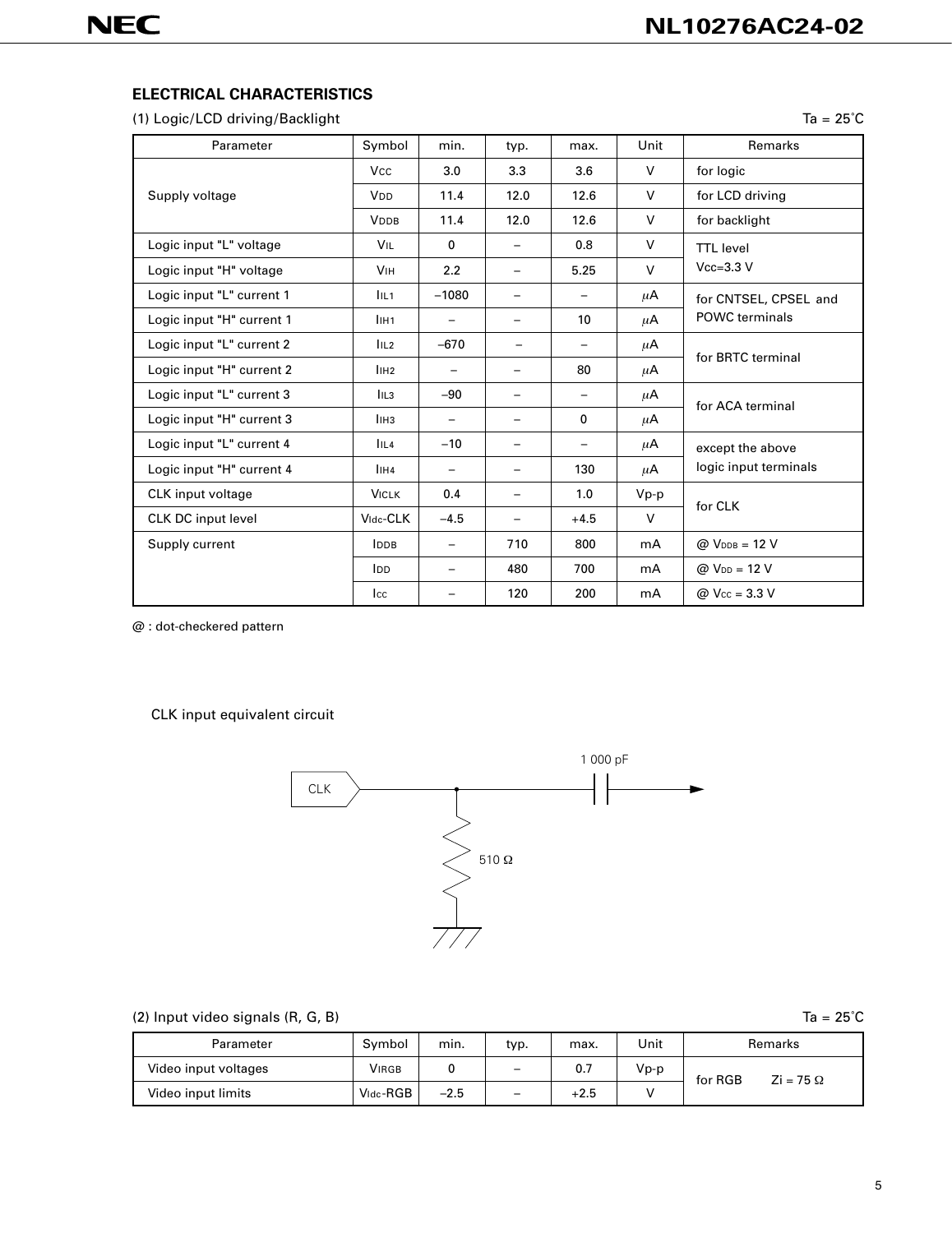# **SUPPLY VOLTAGE SEQUENCE**



# **CAUTION**

Wrong power sequence may damage to the module.

- (1) Logic signals (synchronous signals and control signals) should be "0" voltage (V), when Vcc is not input. If higher than 0.3 V is input to signal lines, the internal circuit will be damaged.
- (2) LCD module will shut down the power supply of driving voltage to LCD panel internally, when one of CLK, Hsync, Vsync, DE (at DE mode) is not input more than 90 ms typically. During this period, the display data are unstable. But the backlight works correctly even this period, and the backlight can be controlled by BRTC signal.
- (3) The ON/OFF switching of backlight should operate while logic signals are supplied. If the backlight power supply (V<sub>DDB</sub>) is turned ON / OFF without logic signals, unstable data will be displayed.
- (4) Keep POWC signal "L" more than 200 ms after the power supply (Vcc) is input, if POWC signal is controlled. (refer to PIN FUNCTION)
- (5) Analog RGB inputs are independent from this power supply sequence.
- (6) It is better for the timing between logic signals and Vcc as follows.

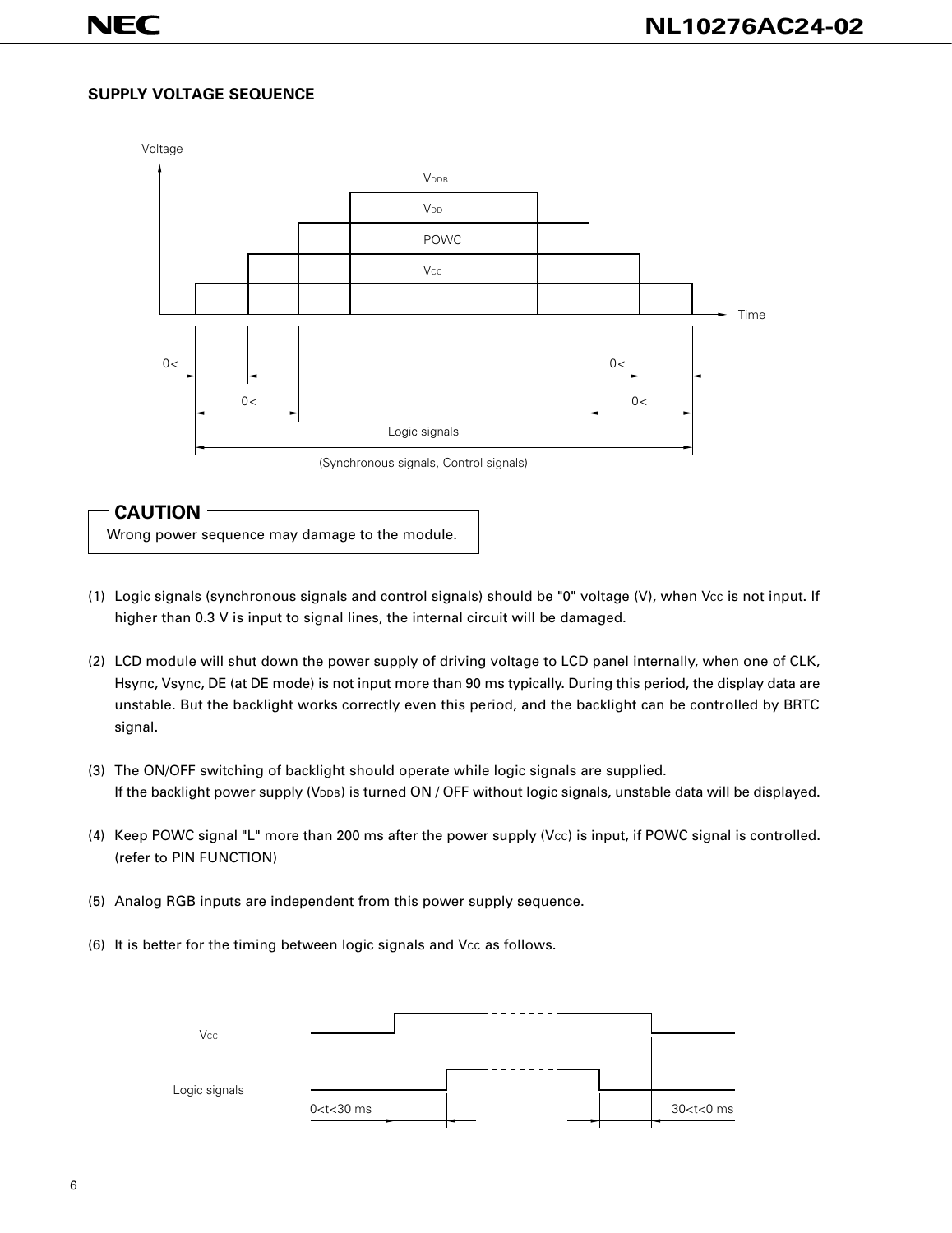# **INTERFACE PIN CONNECTION**

| (1) Connector 1 |                                                                 |
|-----------------|-----------------------------------------------------------------|
| CN <sub>1</sub> | : MRF03-6R-SMT (coaxial type)                                   |
|                 | Adaptable socket : MRF03-2 $\times$ 6P-1.27 (For cable type) or |
|                 | MRF03-6PR-SMT (For board to board type)                         |
| Supplier        | : HIROSE ELECTRIC CO., LTD.                                     |
|                 |                                                                 |
| Coaxial cable   | : UL20537PF75VLAS                                               |
| Supplier        | : HITACHI CO., LTD.                                             |
|                 | note: A coaxial cable shield should be connected with GND.      |

| Pin No. | Symbol     | Pin No. | Symbol |
|---------|------------|---------|--------|
|         | <b>CLK</b> |         |        |
|         | Hsync      | h       | G      |
|         | Vsync      |         |        |

| <figure from="" socket="" view=""></figure> |  |  |  |  |  |  |  |
|---------------------------------------------|--|--|--|--|--|--|--|
|                                             |  |  |  |  |  |  |  |
|                                             |  |  |  |  |  |  |  |

(2) Connector 2

CN2 : IL-Z-12PL1-SMTY

Adaptable socket : IL-Z-12S-S125C3

#### Supplier : Japan Aviation Electronics Industry Limited (JAE)

| Pin No.        | Symbol                | Pin No. | Symbol       |
|----------------|-----------------------|---------|--------------|
|                | V <sub>DD</sub>       |         | Vcc          |
| $\overline{2}$ | <b>V<sub>DD</sub></b> | 8       | Vcc          |
| 3              | GND                   | 9       | <b>DESEL</b> |
| 4              | GND                   | 10      | <b>GND</b>   |
| 5              | <b>POWC</b>           | 11      | GND          |
| 6              | GND                   | 12      | DE           |

<Figure from socket view>

|--|--|

#### (3) Connector 3

CN3 : IL-Z-11PL1-SMTY

Adaptable socket : IL-Z-11S-S125C3

Supplier : Japan Aviation Electronics Industry Limited (JAE)

| Pin No. | Symbol      | Pin No. | Symbol      |
|---------|-------------|---------|-------------|
|         | <b>VDDB</b> |         | <b>ACA</b>  |
| 2       | <b>VDDB</b> | 8       | <b>BRTC</b> |
| 3       | <b>VDDB</b> | 9       | <b>BRTH</b> |
| 4       | <b>GNDB</b> | 10      | <b>BRTL</b> |
| 5       | <b>GNDB</b> | 11      | N.C.        |
| հ       | <b>GNDB</b> |         |             |

**note :** N.C. (No Connection) should be open.

11 10  $\bullet \bullet \bullet \bullet 2$  1 <Figure from socket view>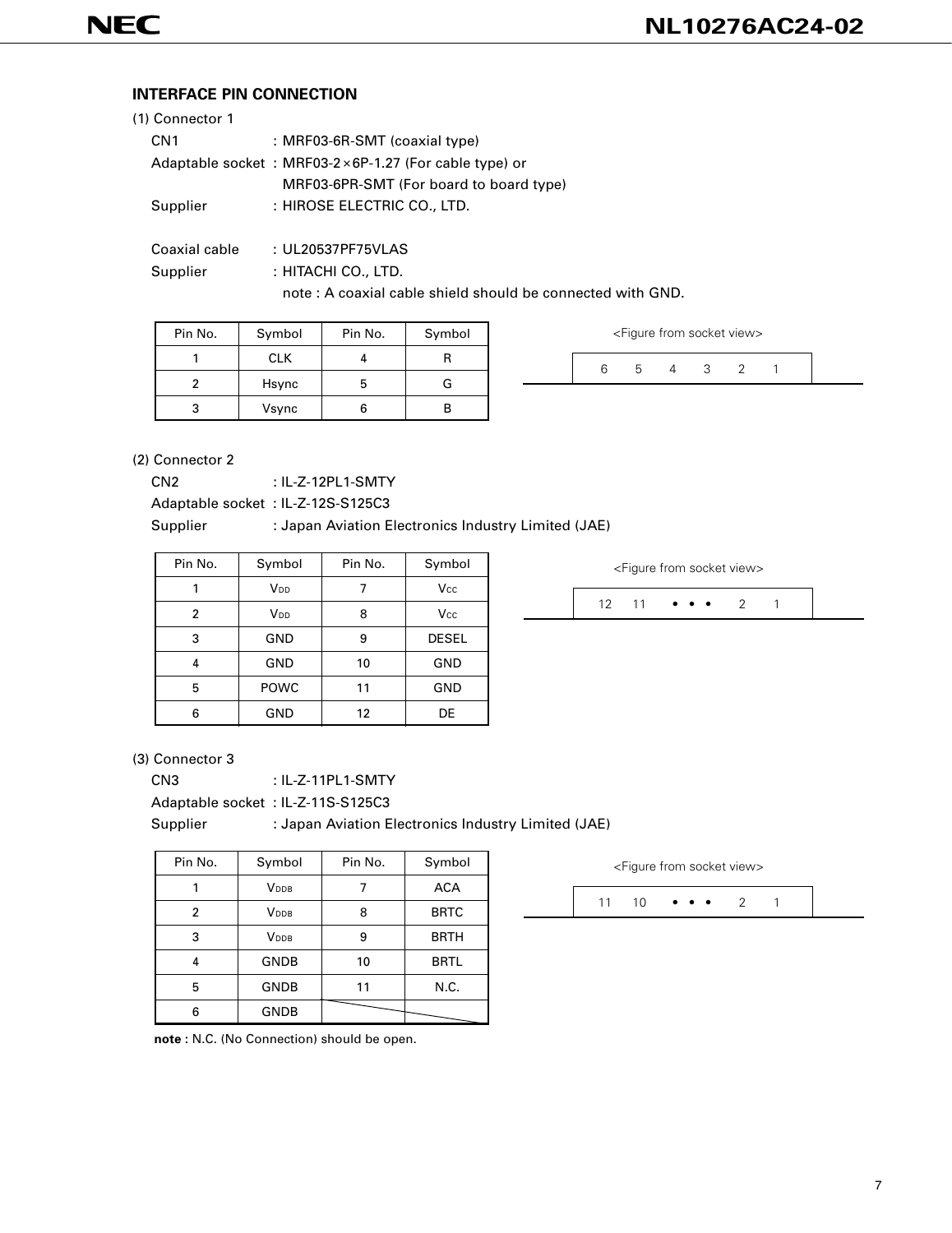# **NEC**

13 12  $\bullet \bullet \bullet \bullet 2$  1

<Figure from socket view>

(4) Connector 4

CN4 : IL-Z-13PL1-SMTY Adaptable socket : IL-Z-13S-S125C3 Supplier : Japan Aviation Electronics Industry Limited (JAE)

| Pin No.        | Symbol        | Pin No. | Symbol       |
|----------------|---------------|---------|--------------|
|                | GND           | 8       | <b>CLAMP</b> |
| $\overline{2}$ | <b>CNTSEL</b> | 9       | GND          |
| 3              | <b>CNTDAT</b> | 10      | N.C.         |
| 4              | <b>CNTSTB</b> | 11      | <b>GND</b>   |
| 5              | <b>GND</b>    | 12      | N.C.         |
| 6              | <b>CNTCLK</b> | 13      | <b>GND</b>   |
|                | <b>CPSEL</b>  |         |              |

**note :** N.C. (No Connection) should be open.

<Connector location: Rear view>

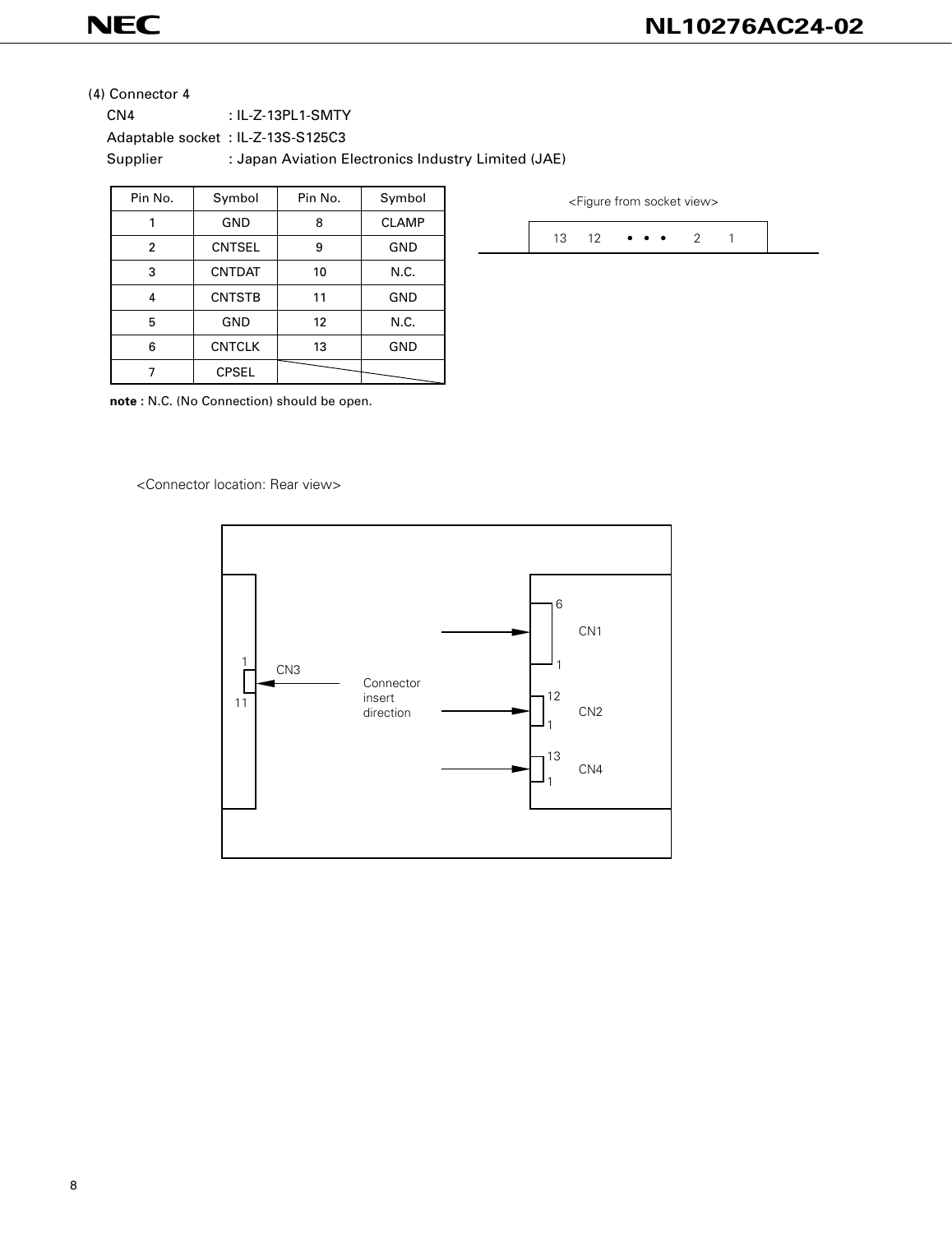# **PIN FUNCTION**

| Symbol           | Logic                    | Description                                                                                                                                                           |  |  |  |  |  |  |  |
|------------------|--------------------------|-----------------------------------------------------------------------------------------------------------------------------------------------------------------------|--|--|--|--|--|--|--|
| <b>CLK</b>       | Positive                 | Dot clock input, timing signal for display data                                                                                                                       |  |  |  |  |  |  |  |
| Hsync            | Negative                 | Horizontal synchronous signal input (TTL level)                                                                                                                       |  |  |  |  |  |  |  |
| Vsync            | Negative                 | Vertical synchronous signal input (TTL level)                                                                                                                         |  |  |  |  |  |  |  |
| DE               | Positive                 | Data enable signal input (TTL level)<br>Back-porch becomes free, when DESEL is "H".<br>Back-porch becomes fix, when DESEL is "L".<br>(DE should be fixed "H" or "L".) |  |  |  |  |  |  |  |
| R                | $\overline{\phantom{0}}$ | Red video signal input (0.7 Vp-p, 75 $\Omega$ )                                                                                                                       |  |  |  |  |  |  |  |
| G                |                          | Green video signal input (0.7 Vp-p, 75 $\Omega$ )                                                                                                                     |  |  |  |  |  |  |  |
| В                | -                        | Blue video signal input (0.7 Vp-p, 75 $\Omega$ )                                                                                                                      |  |  |  |  |  |  |  |
| <b>CLAMP</b>     |                          | Clamp timing signal of black level (TTL level)<br>Valid for only CPSEL is "L".                                                                                        |  |  |  |  |  |  |  |
| <b>CNTSEL</b>    |                          | Display control signal in case of serial communication. (TTL level)<br>H or open: Default<br>: External control<br>L                                                  |  |  |  |  |  |  |  |
| <b>CNTDAT</b>    | Positive                 | Display control data (serial data)<br>(TTL level)                                                                                                                     |  |  |  |  |  |  |  |
| <b>CNTCLK</b>    | Positive                 | CLK for display control data<br>(TTL level)                                                                                                                           |  |  |  |  |  |  |  |
| <b>CNTSTB</b>    | Positive                 | (TTL level)<br>Latch pulse for display control data                                                                                                                   |  |  |  |  |  |  |  |
| <b>DESEL</b>     | Positive                 | (TTL level)<br>DE function select signal<br>H<br>: DE mode<br>L or open: Fixed mode                                                                                   |  |  |  |  |  |  |  |
| <b>CPSEL</b>     |                          | Clamp signal function select signal<br>(TTL level)<br>H or open: Default<br>: CLAMP signal is possible<br>L                                                           |  |  |  |  |  |  |  |
| POWC             | Positive                 | (TTL level)<br>Power control signal<br>H or open : Logic, LCD power is on<br>L<br>: Logic, LCD power is off<br>$(*1)$                                                 |  |  |  |  |  |  |  |
| <b>BRTH/BRTL</b> |                          | Pins for backlight brightness control<br>Connect 10 k $\Omega$ variable resistor (*2) or voltage control (*3).                                                        |  |  |  |  |  |  |  |
| <b>BRTC</b>      | Positive                 | Backlight ON/OFF control signal<br>H or open: Backlight on<br>: Backlight off<br>L                                                                                    |  |  |  |  |  |  |  |
| <b>ACA</b>       | Positive                 | Luminance control signal<br>H or open : Normal luminance<br>: Low luminance (1/2 of normal luminance)<br>L                                                            |  |  |  |  |  |  |  |
| Vcc              | $\overline{\phantom{0}}$ | $Vec$ (+3.3 V) power supply for logic                                                                                                                                 |  |  |  |  |  |  |  |
| V <sub>DD</sub>  |                          | $V_{DD}$ (+12 V $\pm$ 5%) power supply for LCD                                                                                                                        |  |  |  |  |  |  |  |
| <b>V</b> DDB     | —                        | $V_{\text{DDB}}$ (+12 V $\pm$ 5%) power supply for backlight                                                                                                          |  |  |  |  |  |  |  |
| GNDB             |                          | Ground for backlight (VDDB)<br>GNDB is connected to the module frame ground.                                                                                          |  |  |  |  |  |  |  |
| GND              |                          | Signal ground for logic / LCD driving (Vcc, VDD)<br>(Connect to a system ground.)                                                                                     |  |  |  |  |  |  |  |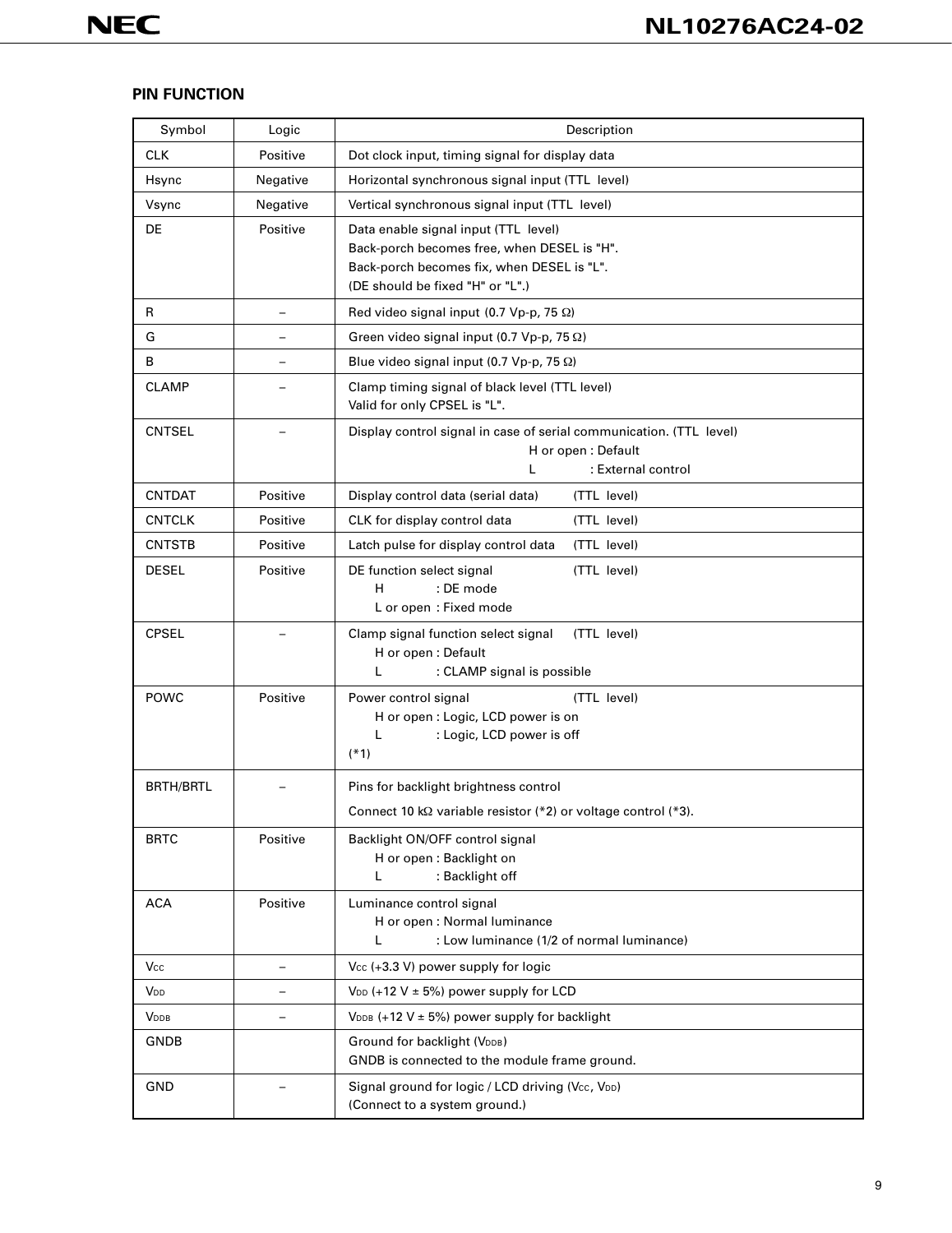\*1 : When POWC is "L" logic input signal should be all "0 V". If input signals are more than "0.3 V", inside circuits of the LCD module may be broken.

When POWC is "L", serial communication data is clear. Please set it again.

\*2 : The variable resistor for brightness control should be 10 kΩ type, and zero point of the resistor corresponds to the minimum of luminance.



< connection of the variable resistor to pins >

\*3 : In case of voltage control for brightness by BRTH/BRTL, at first, set BRTH to be "0 V". And BRTL input voltage can control the brightness. When BRTL input voltage is "1 V" the luminance become maximum. And when its voltage is "0 V", the luminance becomes minimum.

# **FUNCTIONS**

**NEC** 

## (1) Serial data

This LCD module has following functions by serial data input (Table 1).

| No. | <b>FUNCTIONS</b>                       | <b>DETAIL</b>                         |
|-----|----------------------------------------|---------------------------------------|
|     | <b>Expansion mode</b><br>(Screen mode) | See Table 2<br>and EXPANSION FUNCTION |
| 2   | Display position control (HORIZONTAL)  | See Table 6                           |
| 3   | Display position control (VERTICAL)    | See Table 3                           |
| 4   | CLK delay control                      | See Table 4                           |
| 5   | Hsync period count number              | See Table 7                           |
| 6   | CLK fall/rise synchronous change       | See Table 5                           |
| 7   | Input frequency selection              | See Table 8                           |

# HOW TO USE THE ABOVE FUNCTIONS

If CNTSEL is "L", the above functions are valid. (CNTSEL is "H" or open, default values are valid.) After serial data are transferred, the data is latched by CNTSTB. Once, the data is latched, the above functions are effective.

Please keep CNTSTB to be "L" during transferring data.

Input data can be changed during power on, but LCD display may be disturbed. When the serial data are changed, we recommend that the backlight power is off using BRTC function.

# **ATTENTION**

Please input serial communication signals (CNTDAT, CNTCLK and CNTSTB) once, only when contents of CNTDAT change.

If the input of the serial communication signals is continued, the LCD panel would be damaged. Please refer to "Item FUNCTIONS (2)" about the detail of serial communication timings.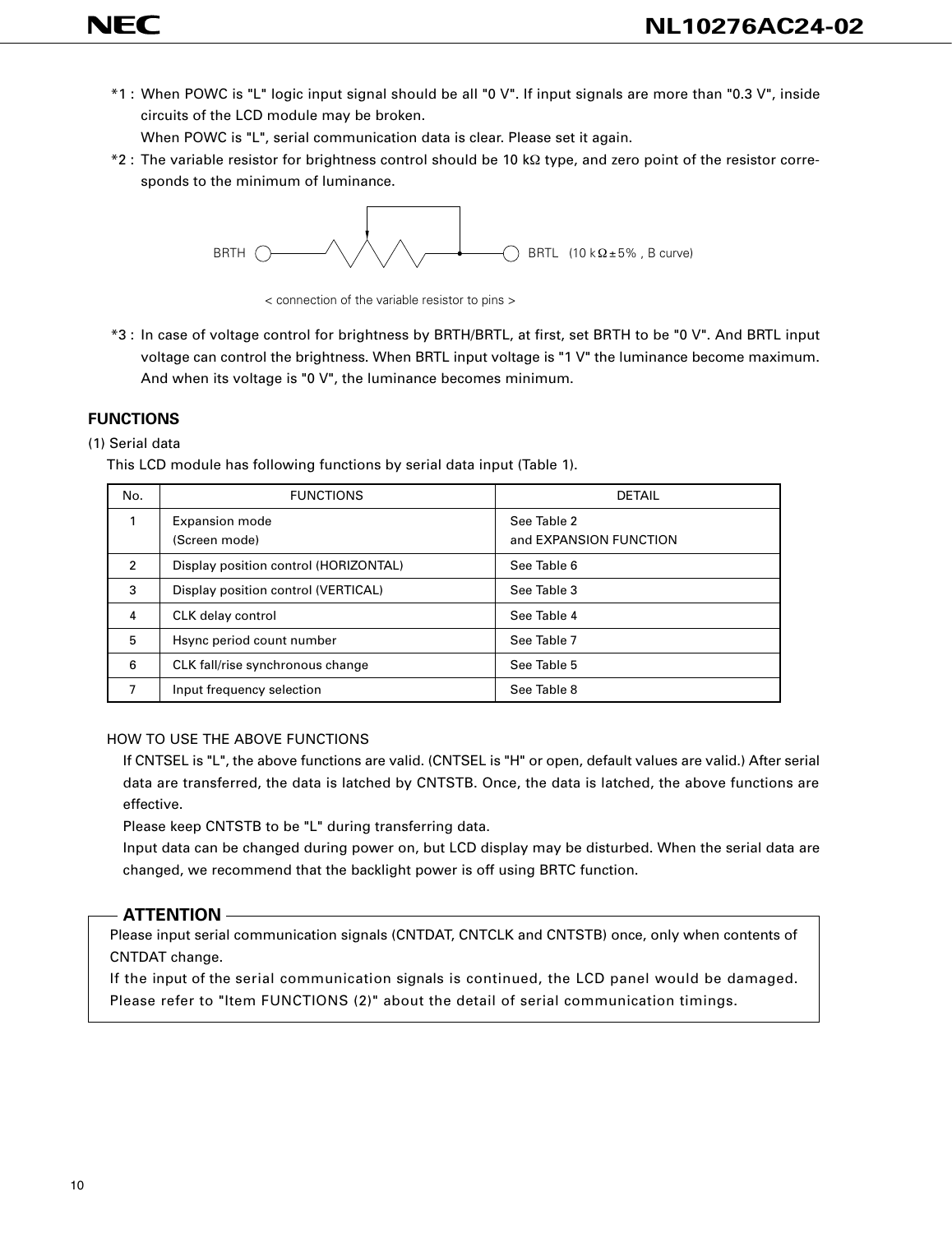#### (2) Serial communication timing and waveform



| Parameter            | Symbol | min.                     | max.                     | Unit       | Remarks                    |
|----------------------|--------|--------------------------|--------------------------|------------|----------------------------|
| CLK pulse width      | twck   | 50                       | ۰                        | ns         | <b>CNTCLK</b>              |
| <b>CLK</b> frequency | fclk   | $\overline{\phantom{a}}$ | 5                        | <b>MHz</b> |                            |
| DATA setup-time      | tdst   | 50                       | $\overline{\phantom{a}}$ | ns         | <b>CNTDAT</b>              |
| DATA hold-time       | tdhl   | 50                       | $\blacksquare$           | ns         |                            |
| Latch-pulse width    | twlp   | 50                       | $\overline{\phantom{a}}$ | ns         | <b>CNTSTB</b>              |
| Latch setup-time     | tlst   | 50                       | -                        | ns         |                            |
| Rise / fall time     | tr, tf |                          | 50                       | ns         | $CNT \times \times \times$ |

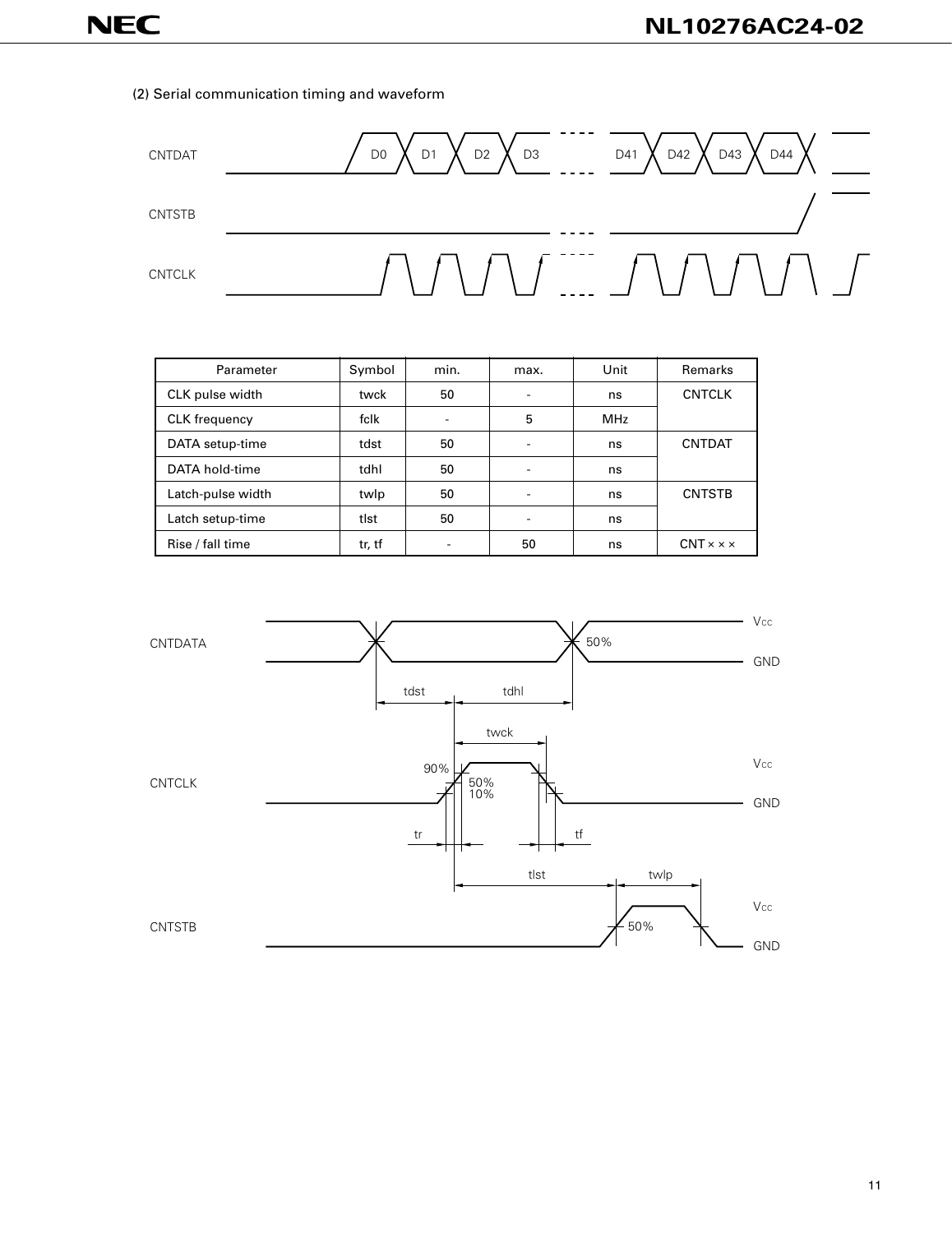# Table 1. CNTDAT COMPOSITION

| Data            | Data name        | Function                          |             |
|-----------------|------------------|-----------------------------------|-------------|
| D <sub>0</sub>  | VEX3             | Expansion mode                    | See table 2 |
| D <sub>1</sub>  | VEX <sub>2</sub> | Expansion mode                    |             |
| D <sub>2</sub>  | VEX1             | Expansion mode                    |             |
| D <sub>3</sub>  | VEX0             | Expansion mode                    |             |
| D <sub>4</sub>  | <b>VD10</b>      | Vertical display position (MSB)   | See table 3 |
| D <sub>5</sub>  | VD <sub>9</sub>  | Vertical display position         |             |
| D <sub>6</sub>  | VD <sub>8</sub>  | Vertical display position         |             |
| D7              | VD7              | Vertical display position         |             |
| D8              | VD <sub>6</sub>  | Vertical display position         |             |
| D <sub>9</sub>  | VD <sub>5</sub>  | Vertical display position         |             |
| D <sub>10</sub> | VD <sub>4</sub>  | Vertical display position         |             |
| D11             | VD <sub>3</sub>  | Vertical display position         |             |
| D <sub>12</sub> | VD <sub>2</sub>  | Vertical display position         |             |
| D13             | VD1              | Vertical display position         |             |
| D14             | VD <sub>0</sub>  | Vertical display position (LSB)   |             |
| D <sub>15</sub> | DELAY6           | CLK delay (MSB)                   | See table 4 |
| D <sub>16</sub> | DELAY5           | CLK delay                         |             |
| D <sub>17</sub> | DELAY4           | CLK delay                         |             |
| D18             | DELAY3           | CLK delay                         |             |
| D <sub>19</sub> | DELAY2           | CLK delay                         |             |
| D <sub>20</sub> | DELAY1           | CLK delay                         |             |
| D <sub>21</sub> | DELAY0           | CLK delay (LSB)                   |             |
| D <sub>22</sub> | <b>CKS</b>       | CLK reverse signal                | See table 5 |
| D <sub>23</sub> | HD <sub>8</sub>  | Horizontal display position (MSB) | See table 6 |
| D <sub>24</sub> | HD7              | Horizontal display position       |             |
| D <sub>25</sub> | HD <sub>6</sub>  | Horizontal display position       |             |
| D <sub>26</sub> | HD <sub>5</sub>  | Horizontal display position       |             |
| D <sub>27</sub> | HD4              | Horizontal display position       |             |
| D <sub>28</sub> | HD <sub>3</sub>  | Horizontal display position       |             |
| D <sub>29</sub> | HD <sub>2</sub>  | Horizontal display position       |             |
| D30             | HD1              | Horizontal display position       |             |
| D31             | H <sub>D</sub>   | Horizontal display position (LSB) |             |
| D32             | <b>HSE10</b>     | Horizontal count number (MSB)     | See table 7 |
| D33             | HSE9             | Horizontal count number           |             |
| D34             | HSE8             | Horizontal count number           |             |
| D35             | HSE7             | Horizontal count number           |             |
| D36             | HSE6             | Horizontal count number           |             |
| D37             | HSE5             | Horizontal count number           |             |
| D38             | HSE4             | Horizontal count number           |             |
| D39             | HSE3             | Horizontal count number           |             |
| D40             | HSE <sub>2</sub> | Horizontal count number           |             |
| D41             | HSE1             | Horizontal count number           |             |
| D42             | HSE0             | Horizontal count number (LSB)     |             |
| D43             | MOD1             | CLK frequency select              | See table 8 |
| D44             | MOD <sub>0</sub> | CLK frequency select              |             |

MSB : Most Significant Bit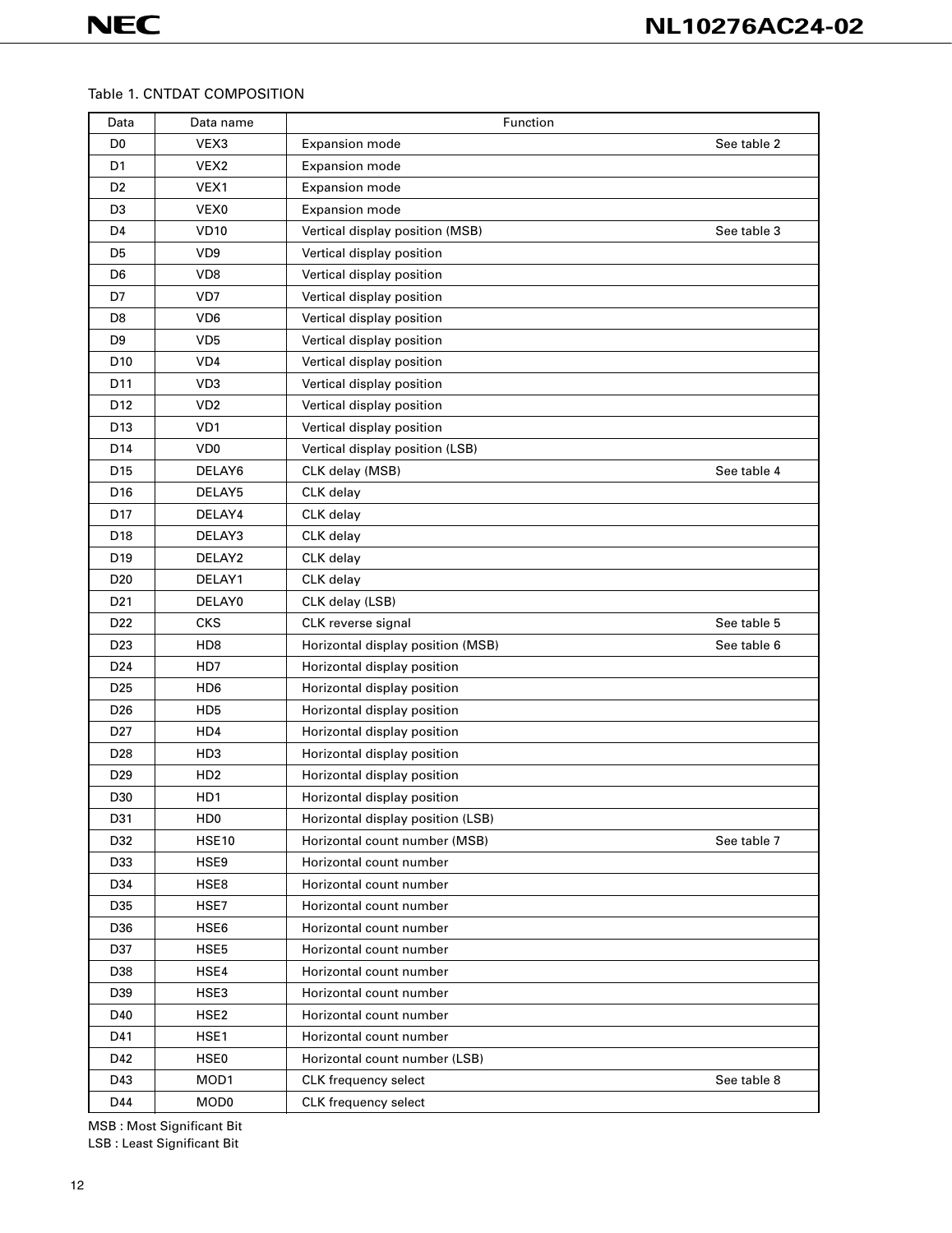| VEX3 | VEX <sub>2</sub> | VEX1 | VEX0 | Vertical magnification | Display mode    | Display image     |
|------|------------------|------|------|------------------------|-----------------|-------------------|
| 0    | 0                | 0    | 0    |                        | XGA             | Standard *1       |
| 0    | 0                | 0    |      | 1.25                   | <b>SVGA</b>     |                   |
| 0    | 0                |      | 0    | 1.6                    | PC98, VGA, TEXT | See DISPLAY IMAGE |
| 0    | 0                |      |      |                        | Prohibit        |                   |
| 0    |                  | X    | x    |                        | Prohibit        |                   |
|      | х                | х    |      |                        | Prohibit        |                   |

#### Table 2. Display mode (VEX3 to VEX0 ; 4 bit)

\*1 : Display mode is XGA, when CNTSEL is "H" or "open".

Table 3. Vertical position (VD10 to VD0 ; 11 bit)

| <b>VD10</b>  | VD <sub>9</sub> | VD <sub>8</sub> | VD7 | VD <sub>6</sub> | VD <sub>5</sub> | VD <sub>4</sub> | VD <sub>3</sub> | VD2 | VD1 | VD <sub>0</sub> | Vertical position [H] *1 |
|--------------|-----------------|-----------------|-----|-----------------|-----------------|-----------------|-----------------|-----|-----|-----------------|--------------------------|
| $\mathbf{0}$ | 0               | 0               | 0   | 0               | $\mathbf{0}$    | 0               | 0               | 0   | 0   | $\mathbf 0$     | Prohibit                 |
| $\Omega$     | 0               | $\mathbf 0$     | 0   | 0               | 0               | 0               | 0               | 0   | 0   | 1               | Prohibit                 |
| $\Omega$     | 0               | 0               | 0   | 0               | 0               | 0               | 0               | 0   | 1   | $\mathbf 0$     | Prohibit                 |
| 0            | 0               | 0               | 0   | 0               | 0               | 0               | 0               | 0   | 4   | ٠               | Prohibit                 |
| $\Omega$     | 0               | 0               | 0   | 0               | 0               | 0               | 0               | ◀   | 0   | 0               | 4                        |
| $\Omega$     | 0               | $\mathbf 0$     | 0   | 0               | 0               | 0               | 0               | 1   | 0   | 1               | 5                        |
|              |                 |                 | ٠   | ٠               |                 |                 | ٠               |     | ٠   |                 |                          |
|              |                 |                 |     | $\bullet$       |                 |                 | ٠               |     |     |                 |                          |
|              |                 |                 |     |                 |                 |                 |                 |     |     |                 |                          |
|              |                 |                 |     |                 |                 |                 | и               |     | 0   |                 | 2045                     |
|              |                 |                 |     |                 |                 |                 |                 |     |     | 0               | 2046                     |
|              |                 |                 |     |                 |                 |                 | ٠               |     | 4   |                 | $*2$<br>2047             |

\*1 : This is horizontal line number for effecting VIDEO signal from Vsync-fall.

\*2 : The maximum vertical position is Vsync total.

note : Vertical position is fixed at 35 H, when CNTSEL is "H" or "open".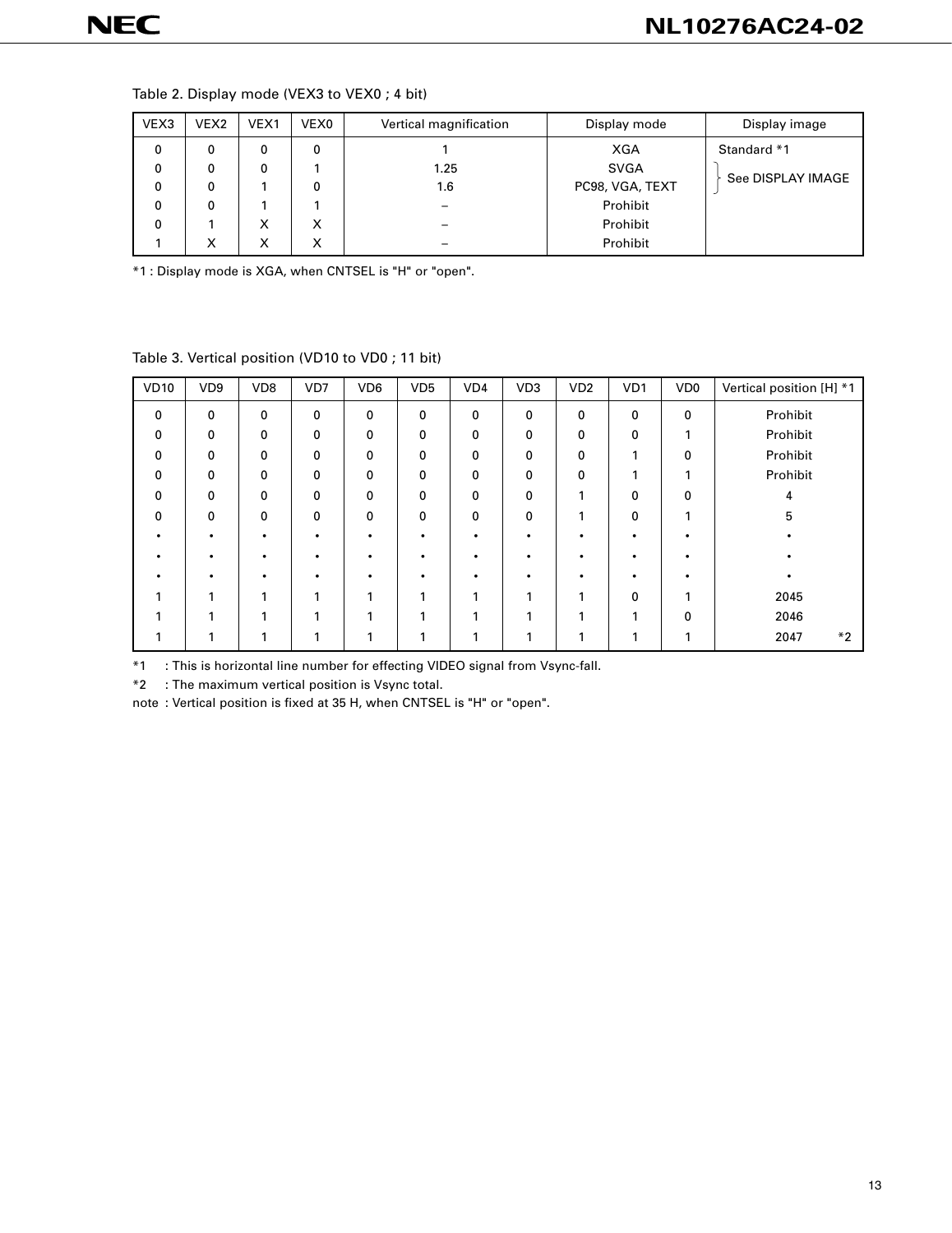#### Table 4. Clock (CLK) delay (DELAY6 to DELAY0 ; 7 bit)

| DA(6:0) | Delay             | DA(6:0) | Delay     |
|---------|-------------------|---------|-----------|
| $*1$    | value             | $*1$    | value     |
| 00H     | 7.0 <sub>ns</sub> | 2CH     | $33.3$ ns |
| 01H     | 7.6 ns            | 2DH     | 33.9 ns   |
| 02H     | 8.2 ns            | 2EH     | 34.4 ns   |
| 03H     | 8.8 ns            | 2FH     | 35.1 ns   |
| 04H     | 9.4 ns            | 30H     | 35.6 ns   |
| 05H     | $10.0$ ns         | 31H     | 36.2 ns   |
| 06H     | $10.5$ ns         | 32H     | 36.8 ns   |
| 07H     | $11.2$ ns         | 33H     | 37.5 ns   |
| 08H     | 11.8 ns           | 34H     | 37.9 ns   |
| 09H     | 12.4 ns           | 35H     | 38.5 ns   |
| 0AH     | $13.0$ ns         | 36H     | 39.1 ns   |
| 0BH     | 13.7 ns           | 37H     | 39.7 ns   |
| 0CH     | 14.2 ns           | 38H     | 40.4 ns   |
| 0DH     | 14.8 ns           | 39H     | 41.0 ns   |
| 0EH     | $15.3$ ns         | 3AH     | 41.5 ns   |
| 0FH     | 15.9 ns           | 3BH     | 42.1 ns   |
| 10H     | $16.6$ ns         | 3CH     | 42.6 ns   |
| 11H     | 17.2 ns           | 3DH     | 43.2 ns   |
| 12H     | 17.8 ns           | 3EH     | 43.8 ns   |
| 13H     | 18.4 ns           | 3FH     | 44.4 ns   |
| 14H     | 18.9 ns           | 40H     | 45.0 ns   |
| 15H     | 19.5 ns           | 41H     | 45.6 ns   |
| 16H     | 20.1 ns           | 42H     | 46.2 ns   |
| 17H     | 20.7 ns           | 43H     | 46.8 ns   |
| 18H     | 21.4 ns           | 44H     | 47.3 ns   |
| 19H     | 22.0 ns           | 45H     | 47.8 ns   |
| 1AH     | 22.6 ns           | 46H     | 48.4 ns   |
| 1BH     | $23.2$ ns         | 47H     | 49.0 ns   |
| 1CH     | 23.8 ns           | 48H     | 49.6 ns   |
| 1DH     | 24.4 ns           | 49H     | $50.2$ ns |
| 1EH     | 24.9 ns           | 4AH     | 50.8 ns   |
| 1FH     | 25.6 ns           | 4BH     | 51.4 ns   |
| 20H     | 26.3 ns           | 4CH     | 51.9 ns   |
| 21H     | 26.9 ns           | 4DH     | 52.6 ns   |
| 22H     | 27.4 ns           | 4EH     | 53.1 ns   |
| 23H     | 28.1 ns           | 4FH     | 53.7 ns   |
| 24H     | 28.5 ns           | 50H     | 54.5 ns   |
|         |                   |         |           |
| 25H     | 29.1 ns           | 51H     | 55.0 ns   |
| 26H     | 29.7 ns           | 52H     | 55.6 ns   |
| 27H     | 30.3 ns           | 53H     | 56.3 ns   |
| 28H     | 31.0 ns           | 54H     | 56.8 ns   |
| 29H     | 31.6 ns           | 55H     | 57.4 ns   |
| 2AH     | 32.2 ns           | 56H     | 57.9 ns   |
| 2BH     | 32.8 ns           | 57H     | 58.5 ns   |

| (6:0)<br>$*1$ | Delay<br>value | DA (6:0)<br>$*1$ | Delay<br>value |
|---------------|----------------|------------------|----------------|
| 2CH           | 33.3 ns        | 58H              | 59.2 ns        |
| 2DH           | 33.9 ns        | 59H              | 59.8 ns        |
| 2EH           | 34.4 ns        | 5AH              | 60.4 ns        |
| 2FH           | 35.1 ns        | 5BH              | 61.1 ns        |
| 30H           | 35.6 ns        | 5CH              | $61.6$ ns      |
| 31H           | 36.2 ns        | 5DH              | 62.2 ns        |
| 32H           | 36.8 ns        | 5EH              | 62.7 ns        |
| 33H           | 37.5 ns        | 5FH              | 63.3 ns        |
| 34H           | 37.9 ns        | 60H              | 64.0 ns        |
| 35H           | 38.5 ns        | 61H              | 64.7 ns        |
| 36H           | 39.1 ns        | 62H              | 65.3 ns        |
| 37 H          | 39.7 ns        | 63H              | 66.0 ns        |
| 38H           | 40.4 ns        | 64H              | 66.5 ns        |
| 39H           | 41.0 ns        | 65H              | 67.1 ns        |
| 3AH           | 41.5 ns        | 66H              | 67.7 ns        |
| звн           | 42.1 ns        | 67H              | 68.3 ns        |
| зсн           | 42.6 ns        | 68H              | 68.9 ns        |
| 3DH           | 43.2 ns        | 69H              | 69.5 ns        |
| 3EH           | 43.8 ns        | 6AH              | 70.1 ns        |
| 3FH           | 44.4 ns        | 6BH              | 70.7 ns        |
| 40H           | 45.0 ns        | 6CH              | 71.2 ns        |
| 41H           | 45.6 ns        | 6DH              | 71.9 ns        |
| 42H           | 46.2 ns        | 6EH              | 72.4 ns        |
| 43H           | 46.8 ns        | 6FH              | 73.1 ns        |
| 44H           | 47.3 ns        | 70H              | 73.6 ns        |
| 45H           | 47.8 ns        | 71H              | 74.2 ns        |
| 46H           | 48.4 ns        | 72H              | 74.8 ns        |
| 47H           | 49.0 ns        | 73H              | 75.4 ns        |
| 48H           | 49.6 ns        | 74H              | 75.9 ns        |
| 49H           | 50.2 ns        | 75H              | 76.5 ns        |
| 4AH           | 50.8 ns        | 76H              | 77.0 ns        |
| 4BH           | 51.4 ns        | 77H              | 77.7 ns        |
| 4CH           | 51.9 ns        | 78H              | 78.3 ns        |
| 4DH           | 52.6 ns        | 79H              | 79.0 ns        |
| 4EH           | 53.1 ns        | 7AH              | 79.6 ns        |
| 4FH           | 53.7 ns        | 7BH              | 80.2 ns        |
| 50H           | 54.5 ns        | 7CH              | 80.8 ns        |
| 51H           | 55.0 ns        | 7DH              | 81.4 ns        |
| 52H           | 55.6 ns        | 7EH              | 81.9 ns        |
| 53H           | 56.3 ns        | 7FH              | 82.5 ns        |
| 54H           | 56.8 ns        |                  |                |
| 55H           | 57.4 ns        |                  |                |
| 56H           | 57.9 ns        |                  |                |

\*1 : DA (6:0) means Delay 6 (D15) to 0 (D21) <EXAMPLE> DA (6:0)=00H ↓ D15 16 17 18 19 20 21 0 000000  $DA (6:0) = 2AH$ ↓ D15 16 17 18 19 20 21

0 101010

note 1 : Delay value is approximate.

note 2 : DA (6:0) is fixed at 00H, when CNTSEL is "H" or "open". This value is the upper limit by setting MOD as next page.

 $58.5$  ns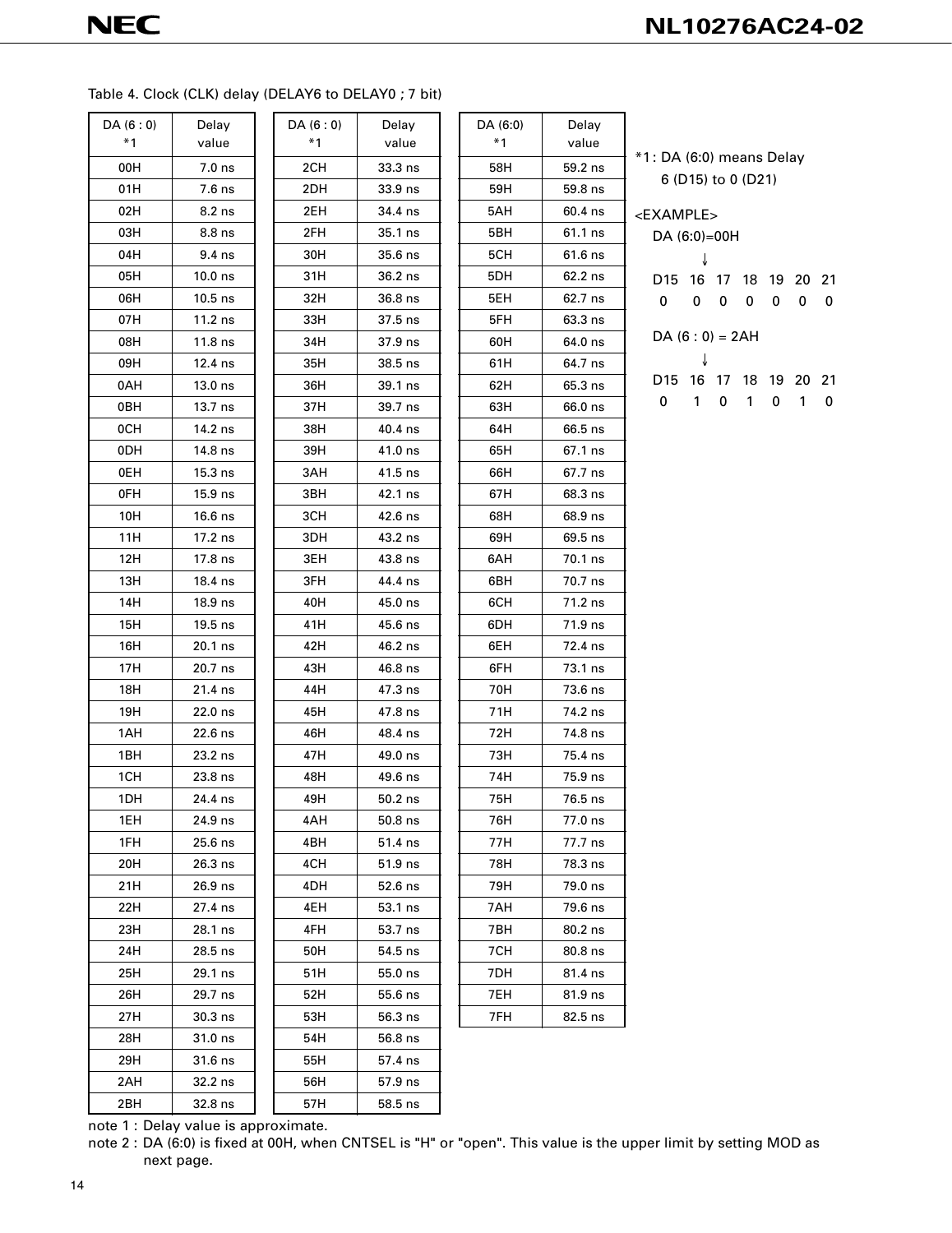| MOD1 | MOD0 | Upper limit of VD6 to VD0 CLK-delay setting (HEXADECIMAL) |
|------|------|-----------------------------------------------------------|
|      |      | Prohibit                                                  |
|      |      | 59H                                                       |
|      | 0    | 6BH                                                       |
|      |      | 7FH                                                       |

| note 3 : This delay value is typical at Ta = $25^{\circ}$ C, Vcc = 3.3 V. By changing ambient temperature and |
|---------------------------------------------------------------------------------------------------------------|
| power supply, the delay will be changed also.                                                                 |
| See the following references.                                                                                 |
| (1) Variation of CLK delay by temperature drift. (as reference)                                               |
| The temperature constant of CLK delay is 0.2 % / $^{\circ}$ C.                                                |
| Calculated example:                                                                                           |
| In case that delay time is 20 ns at Ta = $25^{\circ}$ C;                                                      |
| (a) In case of Ta rising to 50 °C.                                                                            |
| Increase of delay time $\rightarrow$ (50°C-25°C) $\times$ 0.002 $\times$ 20 ns = +1 ns                        |
| So, the total delay time is 21 ns at Ta = $50^{\circ}$ C.                                                     |
| (b) In case of Ta falling to $0^{\circ}$ C.                                                                   |
| Decrease of delay time $\rightarrow$ (0°C-25°C) $\times$ 0.002 $\times$ 20ns = -1 ns                          |
| So, the total delay time is 19 ns at Ta = $0^{\circ}$ C.                                                      |
| Variation of CLK delay time against Vcc voltage change. (as reference)<br>(2)                                 |
| Increase of 35 % / V in case of rising from $Vec = 3.3$ V.                                                    |
| Decrease of 48 % / V in case of falling from $Vec = 3.3$ V.                                                   |
| Calculated example:                                                                                           |
| In case that delay time is 20 ns at $Vec = 3.3$ V.                                                            |
| (a) In case of V <sub>cc</sub> rising to 3.6 V.                                                               |
| Decrease of delay time $\rightarrow$ (3.3 V-3.6 V) $\times$ 0.35 $\times$ 20 ns = -2.1 ns                     |
| So, the total delay time is 17.9 ns at $Vec = 3.6$ V.                                                         |
| (b) In case of V <sub>cc</sub> falling to 3.0 V.                                                              |
| Increase of delay time $\rightarrow$ (3.3 V-3.0 V) $\times$ 0.48 $\times$ 20 ns = +2.88 ns                    |
| So, the total delay time is 22.88 ns at $Vec = 3.0$ V.                                                        |
|                                                                                                               |

Table 5. CLK reverse signal



note: CKS is "0", when CNTSEL is "H" or "open".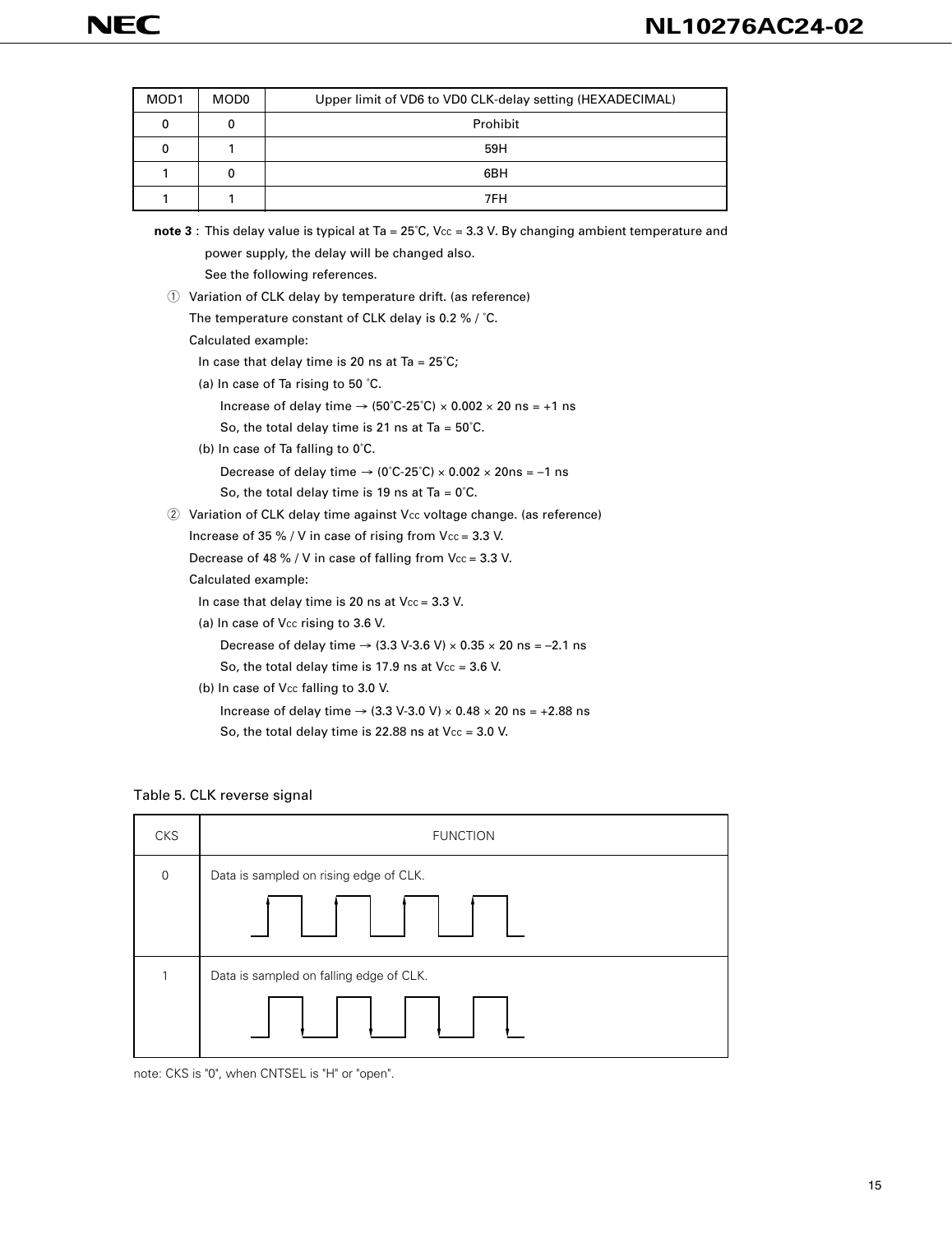| HD <sub>8</sub> | HD7 | HD <sub>6</sub> | HD <sub>5</sub> | HD4         | HD <sub>3</sub> | HD <sub>2</sub> | HD1       | HD <sub>0</sub> | Horizontal position [CLK] *1 |
|-----------------|-----|-----------------|-----------------|-------------|-----------------|-----------------|-----------|-----------------|------------------------------|
| $\mathbf 0$     | 0   | $\mathbf 0$     | $\mathbf 0$     | 0           | $\mathbf 0$     | $\mathbf 0$     | 0         | $\mathbf 0$     | Prohibit                     |
| $\mathbf 0$     | 0   | $\mathbf 0$     | 0               | $\mathbf 0$ | $\mathbf 0$     | 0               | 0         |                 | Prohibit                     |
|                 |     | $\bullet$       | $\bullet$       | $\bullet$   | $\bullet$       | ٠               | ٠         |                 |                              |
| ٠               |     | $\bullet$       | $\bullet$       |             | $\bullet$       | ٠               | $\bullet$ |                 |                              |
| $\mathbf 0$     | 0   | $\mathbf 0$     | и               | 1           | 1               | 1               | ٠         |                 | Prohibit                     |
| $\mathbf 0$     | 0   | 1               | 0               | $\mathbf 0$ | 0               | 0               | 0         | $\mathbf{0}$    | 64                           |
| $\mathbf 0$     | 0   | 1               | 0               | $\mathbf 0$ | $\mathbf 0$     | 0               | 0         |                 | 65                           |
| ٠               |     |                 | $\bullet$       |             | $\bullet$       |                 | ٠         |                 |                              |
|                 |     | $\bullet$       | $\bullet$       |             | ٠               | ٠               | $\bullet$ |                 |                              |
|                 | и   | 1               |                 | 1           | 1               | 1               | 0         |                 | 509                          |
|                 | и   |                 | и               | 1           |                 | 4               | и         | $\mathbf{0}$    | 510                          |
|                 |     |                 |                 |             |                 | л               |           |                 | 511                          |

Table 6. Display horizontal position (HD8 to HD0; 9 bit)

\*1 : This is CLK number from Hsync-fall to effecting VIDEO signal.

**note** : Horizontal position is set at 296 CLK, when CNTSET is "H" or "open".

| Table 7. Display horizontal CLK numbers (HSE10 to HSE0; 11 bit) |
|-----------------------------------------------------------------|
|                                                                 |

| <b>HSE10</b> | HSE9 | HSE8        | HSE7 | HSE6        | HSE <sub>5</sub> | HSE4 | HSE3 | HSE <sub>2</sub> | HSE1 | HSE0 | CLK number*1 |
|--------------|------|-------------|------|-------------|------------------|------|------|------------------|------|------|--------------|
| $\mathbf 0$  | 0    | 0           | 0    | 0           | 0                | 0    | 0    | $\mathbf 0$      | 0    | 0    | 0            |
| $\mathbf 0$  | 0    | $\mathbf 0$ | 0    | 0           | 0                | 0    | 0    | $\mathbf 0$      | 0    |      |              |
| $\Omega$     | 0    | $\mathbf 0$ | 0    | $\mathbf 0$ | 0                | 0    | 0    | $\mathbf 0$      |      | 0    |              |
| $\mathbf 0$  | 0    | $\mathbf 0$ | 0    | 0           | $\mathbf 0$      | 0    | 0    | $\mathbf 0$      |      |      | 3            |
| $\mathbf 0$  | 0    | 0           | 0    | 0           | 0                | 0    | 0    | л                | 0    | 0    | 4            |
|              |      |             |      |             |                  | ٠    | ٠    |                  |      |      |              |
|              |      |             |      |             |                  |      | ٠    |                  |      |      |              |
|              |      |             |      |             |                  |      | ٠    |                  |      |      |              |
|              |      |             |      |             |                  |      | 1    |                  | 0    |      | 2045         |
|              |      | ٠           |      |             |                  | и    | и    |                  |      | 0    | 2046         |
|              |      |             |      |             |                  |      | и    |                  |      |      | 2047         |

\*1 : This is from one falling edge of Hsync to the next Hsync.

**note 1** : CLK number is set 1344 CLK, when CNTSEL is "H" or "open".

**note 2** : Set HSE0 to 10 complying with CLK number of Hsync. If the setting value is different from actual input signal, it cause a malfunction.

Table 8. Setting of CLK frequency (MOD1 to MOD0; 2 bit)

| MOD <sub>1</sub> | MOD0 | <b>CLK frequency [MHz]</b> |  |  |  |
|------------------|------|----------------------------|--|--|--|
| 0                | 0    | Prohibit                   |  |  |  |
| 0                |      | 65 to 79                   |  |  |  |
|                  | 0    | 50 to 65                   |  |  |  |
|                  |      | 20 to 50                   |  |  |  |

**note 1** : Set MOD0 and MOD1 complying with input CLK frequency.

**note 2** : CLK frequency is set 65 to 79 MHz, when CNTSEL is "H" or "open".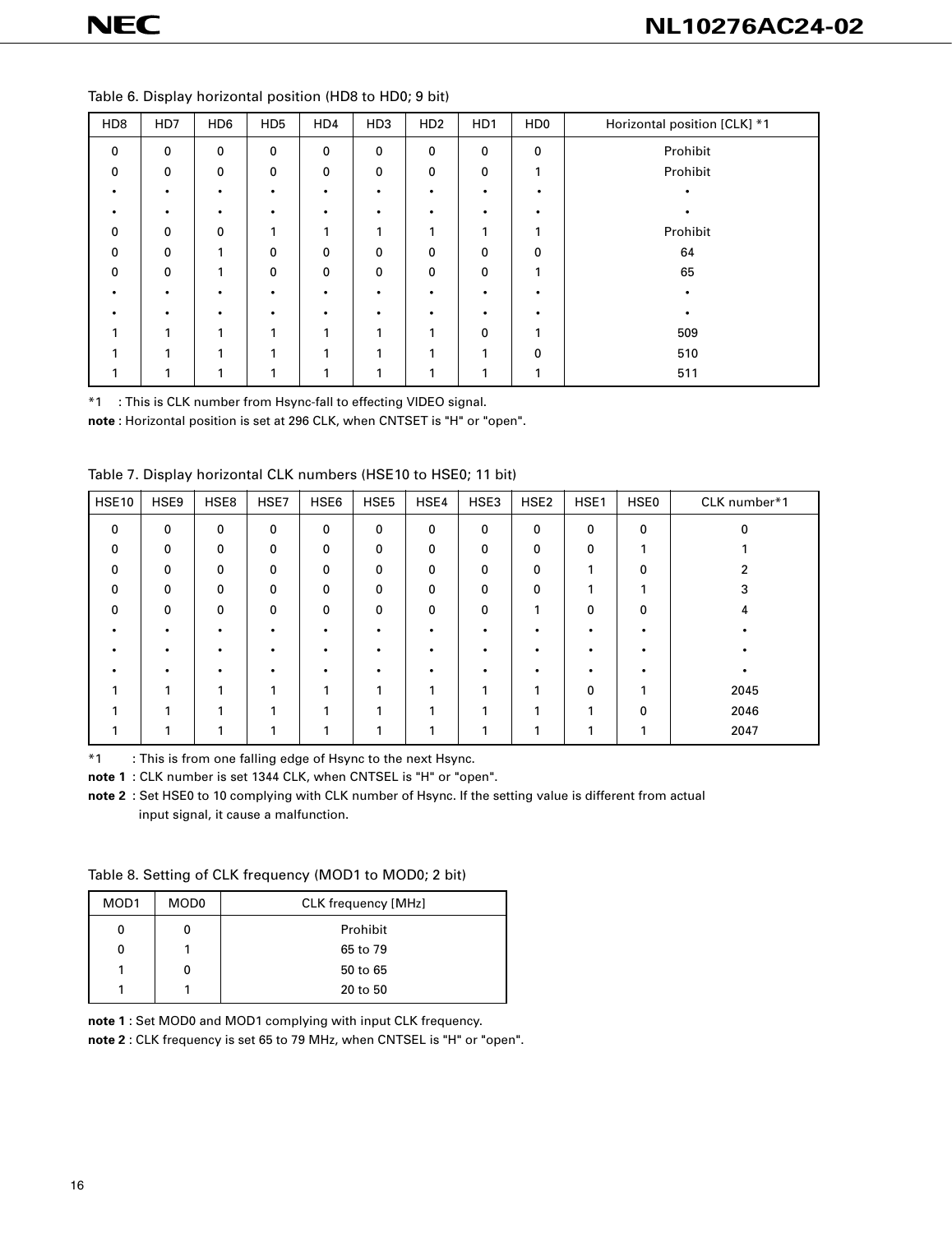# **EXPANSION FUNCTION**

#### **HOW TO USE EXPANSION FUNCTION AND SCREEN IMAGE**

Expansion mode is a function to expand screen. For example, VGA signal has 640 × 480 pixels. But, if the display data can expanded to 1.6 times vertically and horizontally, VGA screen image can be displayed fully on the screen of XGA resolution.

This LCD module has the function of expanding vertical direction as shown in Table 1. And expanding horizontal direction is possible by setting input CLK frequency which is equivalent to the magnification. It is necessary to make this CLK outside of this LCD module.

DISPLAY IMAGE of after two pages is display example, when DE function is default and HD and VD are set to most suitable frequency. And when DE function is used, HD and VD become default. Please adjust the display to the best position by DE signal.

Please adopt these modes after evaluating display quality, because of becoming bad display in some cases.

|                 | Resolution        | Magnification |              |  |  |
|-----------------|-------------------|---------------|--------------|--|--|
| Input display   |                   | Vertical      | Horizontal * |  |  |
| <b>XGA</b>      | $1024 \times 768$ |               |              |  |  |
| <b>SVGA</b>     | $800 \times 600$  | 1.25          | 1.25         |  |  |
| VGA             | $640 \times 480$  | 1.6           | 1.6          |  |  |
| <b>VGA TEXT</b> | $720 \times 400$  | 1.6           | 1.4          |  |  |
| PC-9801         | $640 \times 400$  | 1.6           | 1.6          |  |  |

The followings show display magnifications for each mode.

\* The horizontal magnification multiples the input clock (CLK).

Input  $CLK = system CLK \times horizontal$  magnification

Example :

In case of XGA, VGA and PC-9801, CLK frequency can be decided as follows.

XGA : (system CLK (65MHz)) × 1.0=65MHz

VGA : (system CLK (25.175MHz)) × 1.6=40.28MHz

PC-9801 : (system CLK (21.053MHz)) × 1.6=33.68MHz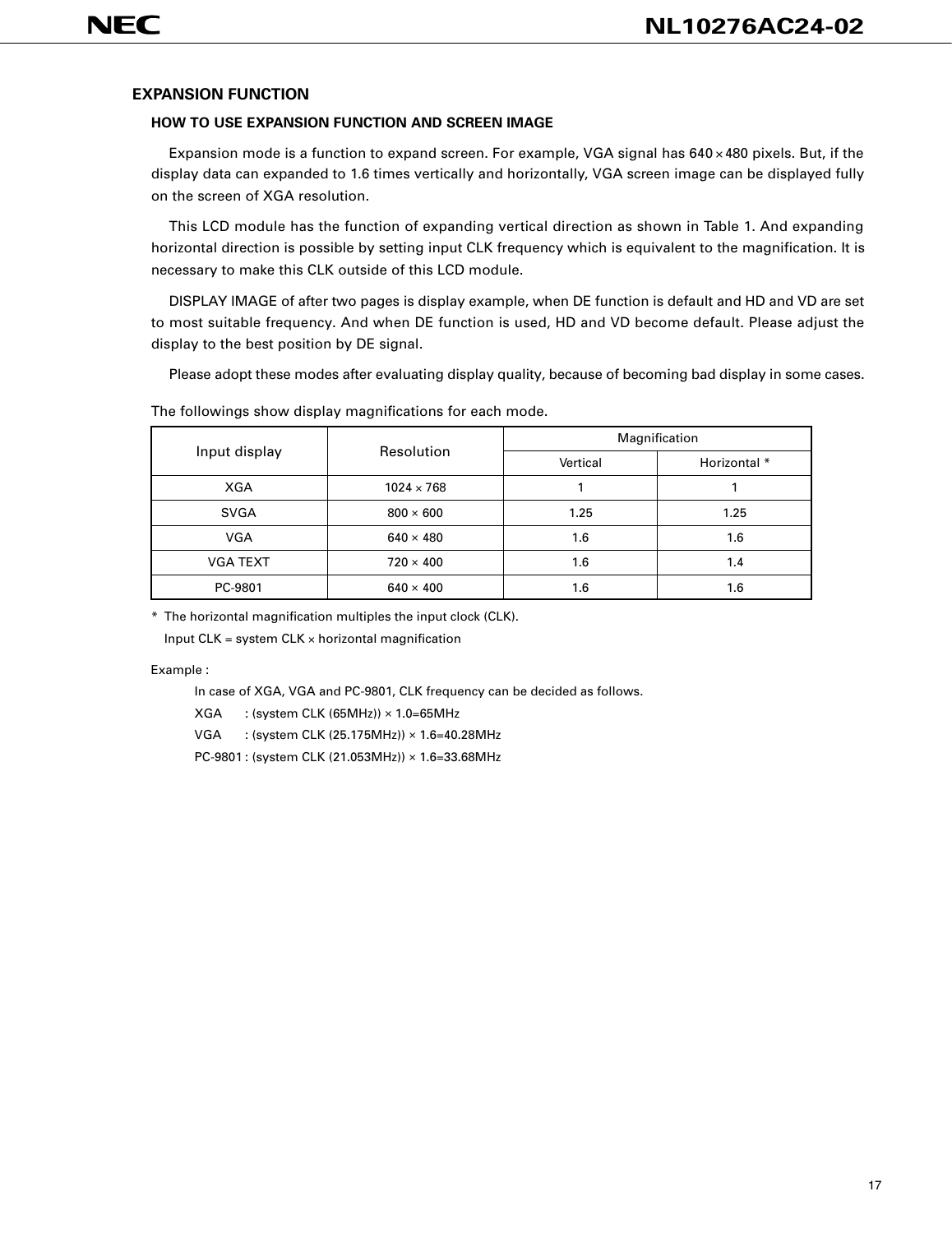# **SETTING SERIAL DATA FOR EXPANSION**

| Input signal |            |        |        |                 |       |                 |       |                   | Module serial-data                                        |           |
|--------------|------------|--------|--------|-----------------|-------|-----------------|-------|-------------------|-----------------------------------------------------------|-----------|
| Mode         | <b>CLK</b> | Hsync  | Vsync  | Horizontal      |       | Vertical        |       | setting           |                                                           |           |
|              |            |        |        | Count<br>number | DSP * | Count<br>number | DSP * | <b>HSE</b>        | HD                                                        | <b>VD</b> |
|              | [MHz]      | [kHz]  | [Hz]   | [CLK]           | [CLK] | [H]             | [H]   |                   |                                                           |           |
|              |            |        |        | (A)             | (B)   |                 | (C)   |                   | <b>Calculation formula</b>                                |           |
|              |            |        |        |                 |       |                 |       | $(A) \times$      | $(B) \times$<br>Vertical magnitude   Horizontal magnitude | $= (C)$   |
| <b>XGA</b>   | 65.000     | 48.363 | 60.004 | 1344            | 296   | 806             | 35    | $(A) \times 1$    | $(B) \times 1$                                            | $= (C)$   |
|              | 75.000     | 56.476 | 70.069 | 1328            | 280   | 806             | 35    |                   |                                                           |           |
|              | 79.000     | 58.088 | 72.980 | 1360            | 328   | 807             | 39    |                   |                                                           |           |
|              | 78.750     | 60.023 | 75.029 | 1312            | 272   | 800             | 31    |                   |                                                           |           |
| <b>SVGA</b>  | 36.000     | 35.156 | 56.25  | 1024            | 200   | 625             | 24    | $(A) \times 1.25$ | $(B) \times 1.25$                                         |           |
|              | 40.000     | 37.879 | 60.317 | 1056            | 216   | 628             | 27    |                   |                                                           |           |
|              | 50.000     | 48.077 | 72.188 | 1040            | 184   | 666             | 29    |                   |                                                           |           |
|              | 49.500     | 46.875 | 75.000 | 1056            | 240   | 666             | 24    |                   |                                                           |           |
| <b>VGA</b>   | 25.175     | 31.469 | 59.940 | 800             | 144   | 525             | 35    | $(A) \times 1.6$  | $(B) \times 1.6$                                          |           |
|              | 31.500     | 37.861 | 72.809 | 832             | 168   | 520             | 31    |                   |                                                           |           |
|              | 31.500     | 37.500 | 75.000 | 840             | 184   | 500             | 19    |                   |                                                           |           |
|              | 31.334     | 34.971 | 66.611 | 896             | 176   | 525             | 6     |                   |                                                           |           |
| <b>VGA</b>   | 28.322     | 31.469 | 70.087 | 900             | 153   | 449             | 37    | $(A) \times 1.4$  | $(B) \times 1.4$                                          |           |
| <b>TEXT</b>  | 31.500     | 37.927 | 85.040 | 936             | 180   | 446             | 44    |                   |                                                           |           |
| PC-9801      | 21.053     | 24.827 | 56.424 | 848             | 144   | 440             | 33    | $(A) \times 1.6$  | $(B) \times 1.6$                                          | 433       |
|              | 25.175     | 31.469 | 70.086 | 800             | 144   | 449             | 37    |                   |                                                           |           |

\* : DSP = Display Start Period. DSP is the total of "pulse-width" and "back-porch".

**note 1 :** HD and VD are approximate values. Set HD and VD in case of adjusting display to the screen center.

**note 2 :** The pulse-width of Hsync, Vsync and back-porch are the same as XGA-mode. (Standard-mode).

**note 3 :** Detail of HSE is mentioned in CLK number of Table 7.

**note 4 :** Detail of HD is mentioned in horizontal position of Table 6.

**note 5 :** Detail of VD is mentioned in vertical position of Table 3.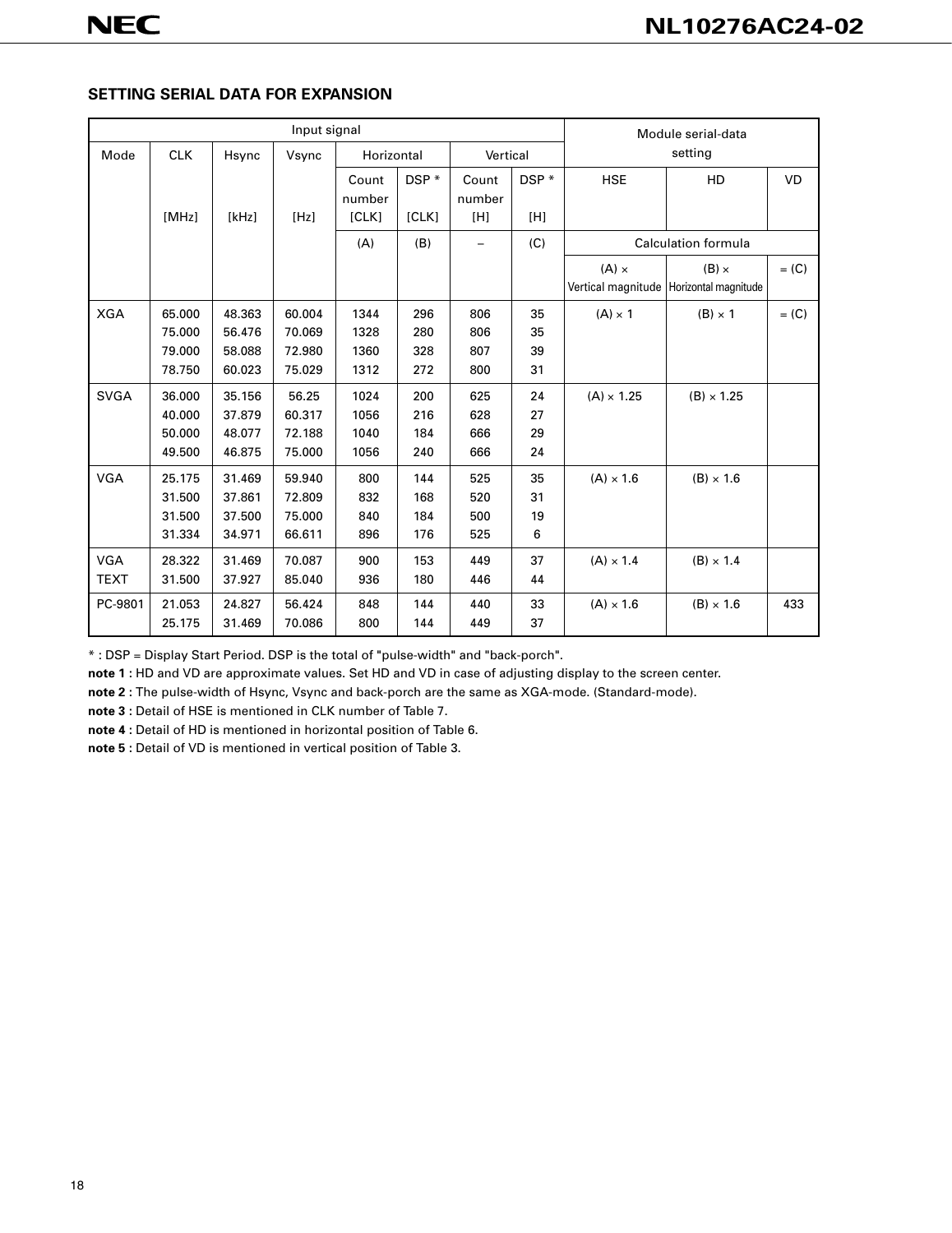# **DISPLAY IMAGE**



(2) VGA MODE (640×480)



Horizontal: ×1.6 (1024 pixels) Vertical : ×1.6 (768 pixels)

(3) PC-9801 MODE (640×400)



Horizontal: x1.6 (1024 pixels) Vertical : ×1.6 (640 pixels)

(4) VGA-TEXT MODE (720×400)



Horizontal: ×1.4 (1008 pixels) Vertical : ×1.6 (640 pixels)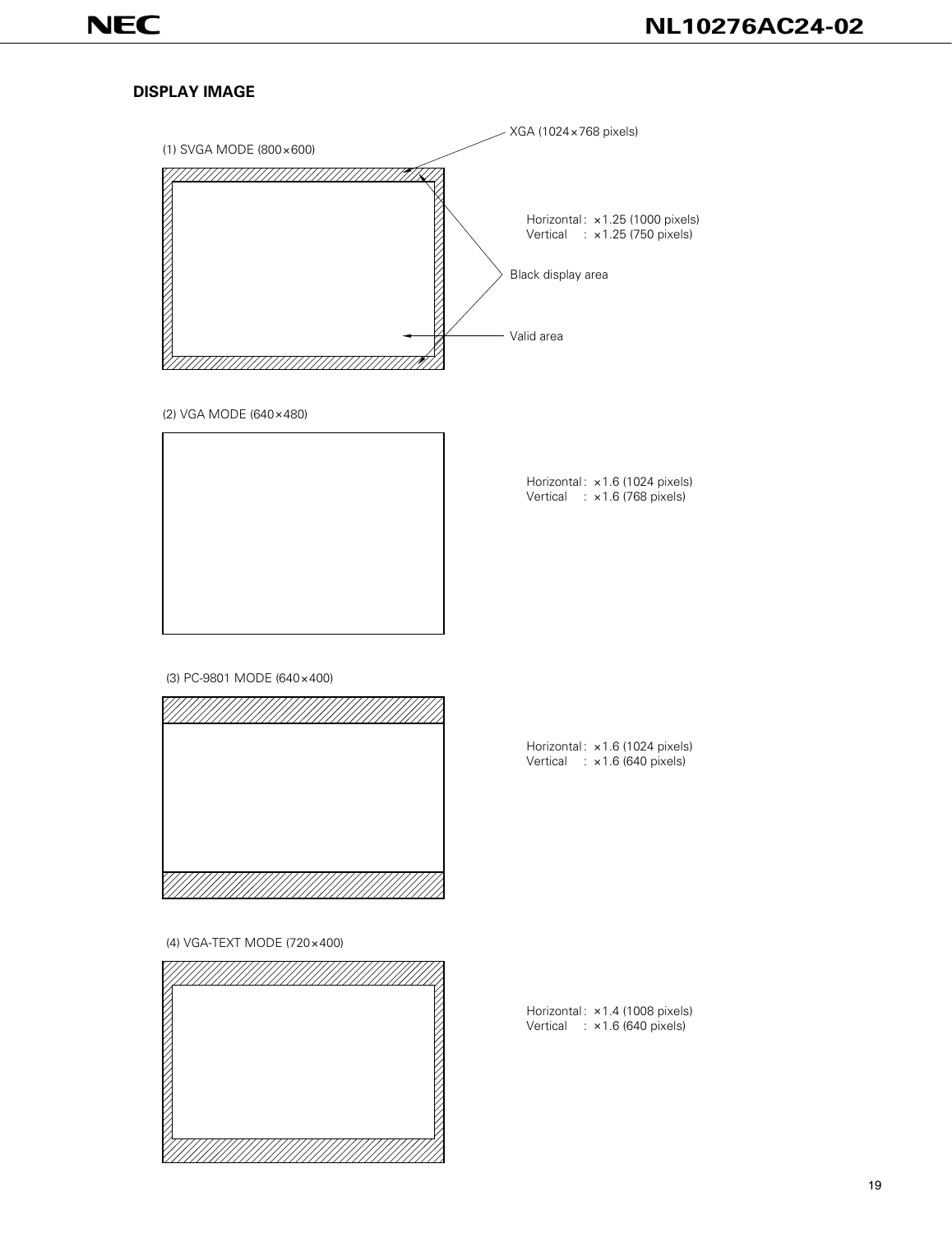# **INPUT SIGNAL TIMING**

(1) XGA-MODE (Standard)

| Name             |                   | Symbol   | min.                     | typ.                     | max.                          | Unit                  | Remarks                  |
|------------------|-------------------|----------|--------------------------|--------------------------|-------------------------------|-----------------------|--------------------------|
| CLK<br>Frequency |                   | 1/tc     | 52.0                     | 65.0                     | 79.0                          | <b>MHz</b>            | <b>XGA</b> standard      |
|                  |                   |          | $\overline{\phantom{0}}$ | 15.385                   |                               | ns                    |                          |
|                  | Rise / fall       | tcrf     | $\overline{\phantom{0}}$ | $\overline{\phantom{0}}$ | 10.0                          | ns                    |                          |
|                  | Duty              | tch / tc | 0.4                      | 0.5                      | 0.6                           | $\qquad \qquad -$     | $\overline{\phantom{0}}$ |
| Hsync            | Period            | th       | 16.6                     | 20.677                   | 22.7                          | $\mu$ s               | 48.363 kHz               |
|                  |                   |          | $\overline{\phantom{m}}$ | 1344                     | $\qquad \qquad -$             | <b>CLK</b>            | (typ.)                   |
|                  | Display           | thd      | $\overline{\phantom{0}}$ | 15.754                   | $\overline{\phantom{m}}$      | $\mu$ s               |                          |
|                  |                   |          | —                        | 1024                     | $\overline{\phantom{0}}$      | <b>CLK</b>            |                          |
|                  | Front-porch       | thf      | $\overline{\phantom{0}}$ | 0.369                    |                               | $\mu$ s               |                          |
|                  |                   |          | 10                       | 24                       |                               | <b>CLK</b>            |                          |
|                  | Pulse-width       | thp      | 16                       | 2.092<br>136             |                               | $\mu$ s<br><b>CLK</b> |                          |
|                  |                   |          |                          |                          |                               |                       |                          |
|                  | Back-porch        | thb      | 1.0<br>44                | 2.462<br>160             | $\qquad \qquad -$             | $\mu$ s<br><b>CLK</b> |                          |
|                  | Pulse-width       | thpb     | 1.8                      | -                        | $\qquad \qquad -$             |                       | $\overline{\phantom{0}}$ |
|                  | + Back-porch      |          |                          |                          |                               | $\mu$ s               |                          |
|                  | CLK-Hsync timing  | thch     | 4.0                      | $\qquad \qquad -$        | $\overline{\phantom{m}}$      | ns                    | $\qquad \qquad -$        |
|                  | hold / setup time | thcs     | 2.0                      |                          |                               | ns                    |                          |
|                  | V-Hsync timing    | thvh     | 4.0                      | $\overline{\phantom{0}}$ | $\overline{\phantom{0}}$      | ns                    | $\overline{\phantom{0}}$ |
|                  | hold / setup time | thvs     | 1.0                      | $\qquad \qquad -$        | $\overline{\phantom{0}}$      | <b>CLK</b>            | $\qquad \qquad -$        |
|                  | Rise / fall       | thrf     | $\qquad \qquad -$        |                          | 10.0                          | ns                    |                          |
| Vsync            | Period            | tv       | 13.3                     | 16.665                   | 18.5                          | ms                    | 60.004 Hz                |
|                  |                   |          | $\equiv$                 | 806                      | $\equiv$                      | н                     | (typ.)                   |
|                  | Display           | tvd      | $\overline{\phantom{0}}$ | 15.880                   | $\overline{\phantom{0}}$      | ms                    |                          |
|                  |                   |          | $\overline{\phantom{0}}$ | 768                      | $\qquad \qquad -$             | H                     |                          |
|                  | Front-porch       | tvf      | $\qquad \qquad -$        | 62.031                   |                               | $\mu$ s               |                          |
|                  |                   |          | 1                        | 3                        | $\overline{\phantom{0}}$      | Н                     |                          |
|                  | Pulse-width       | tvp      | $\overline{\phantom{0}}$ | 124.06                   |                               | $\mu$ s               |                          |
|                  |                   |          | 2                        | 6                        |                               | $\sf H$               |                          |
|                  | Back-porch        | tvb      | $\qquad \qquad -$<br>5   | 599.63<br>29             | -<br>$\overline{\phantom{a}}$ | $\mu$ s<br>н          |                          |
|                  |                   |          |                          | $\equiv$                 |                               |                       |                          |
|                  | Rise / fall       | tvrf     | $\overline{\phantom{a}}$ |                          | 10.0                          | ns                    | $\overline{\phantom{0}}$ |
| DE               | Setup time        | tds      | 2.0                      | $\qquad \qquad -$        | $\overline{\phantom{a}}$      | ns                    | $\overline{\phantom{a}}$ |
|                  | Hold time         | tdh      | $4.0\,$                  | $\overline{\phantom{0}}$ | $\overline{\phantom{0}}$      | ns                    | $\overline{\phantom{0}}$ |
| Rise/fall        |                   | tdrf     | $\overline{\phantom{a}}$ | $\overline{\phantom{0}}$ | 10.0                          | ns                    | $\overline{\phantom{0}}$ |
| Analog           |                   | tda      | $5.0\,$                  |                          |                               | ns                    |                          |
| RGB              |                   |          |                          |                          |                               |                       |                          |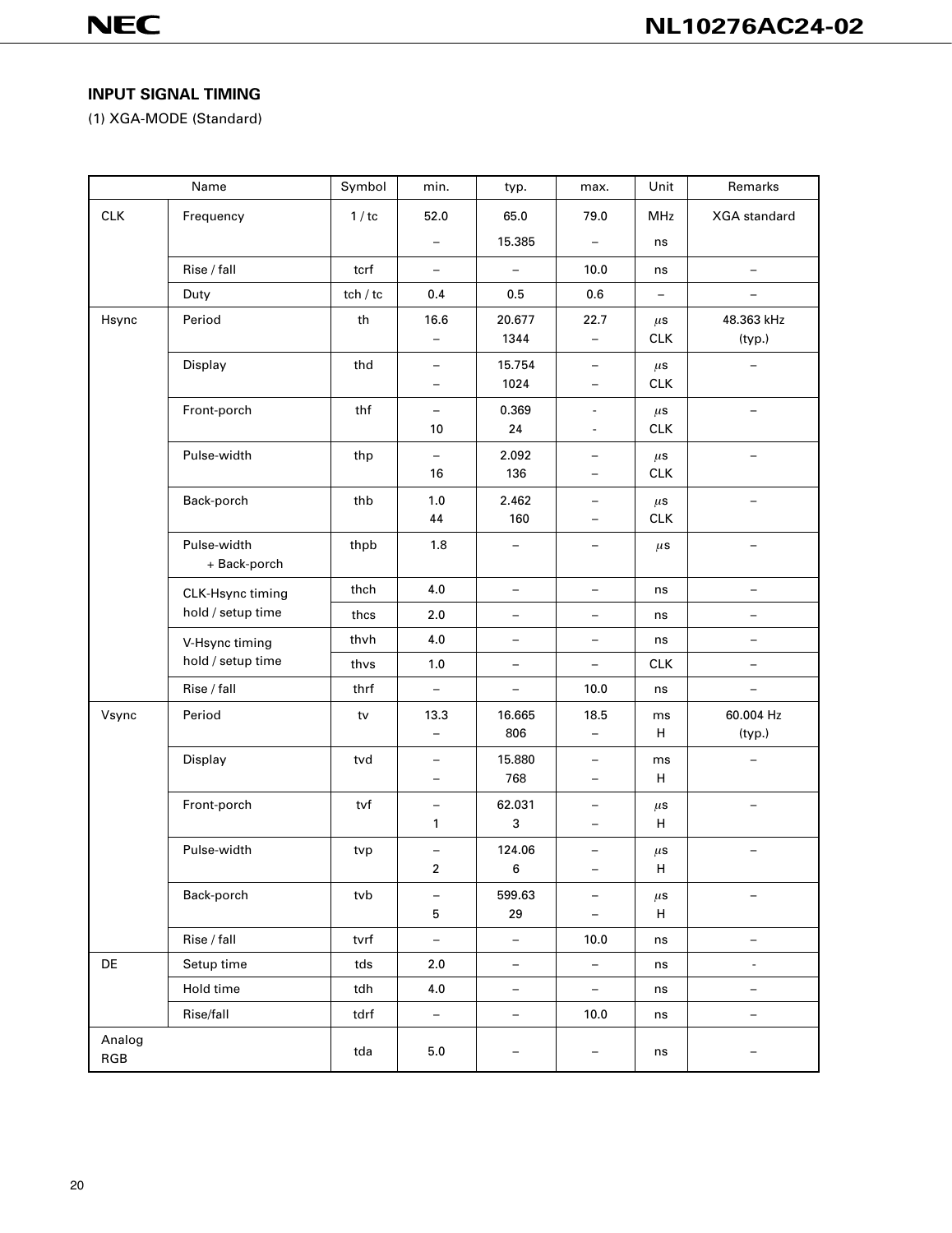

\*V  $H = 2.2$  V (min.) to 5.25 V (max.)  $V \leq 0$  V (min.) to 0.8 V (max.)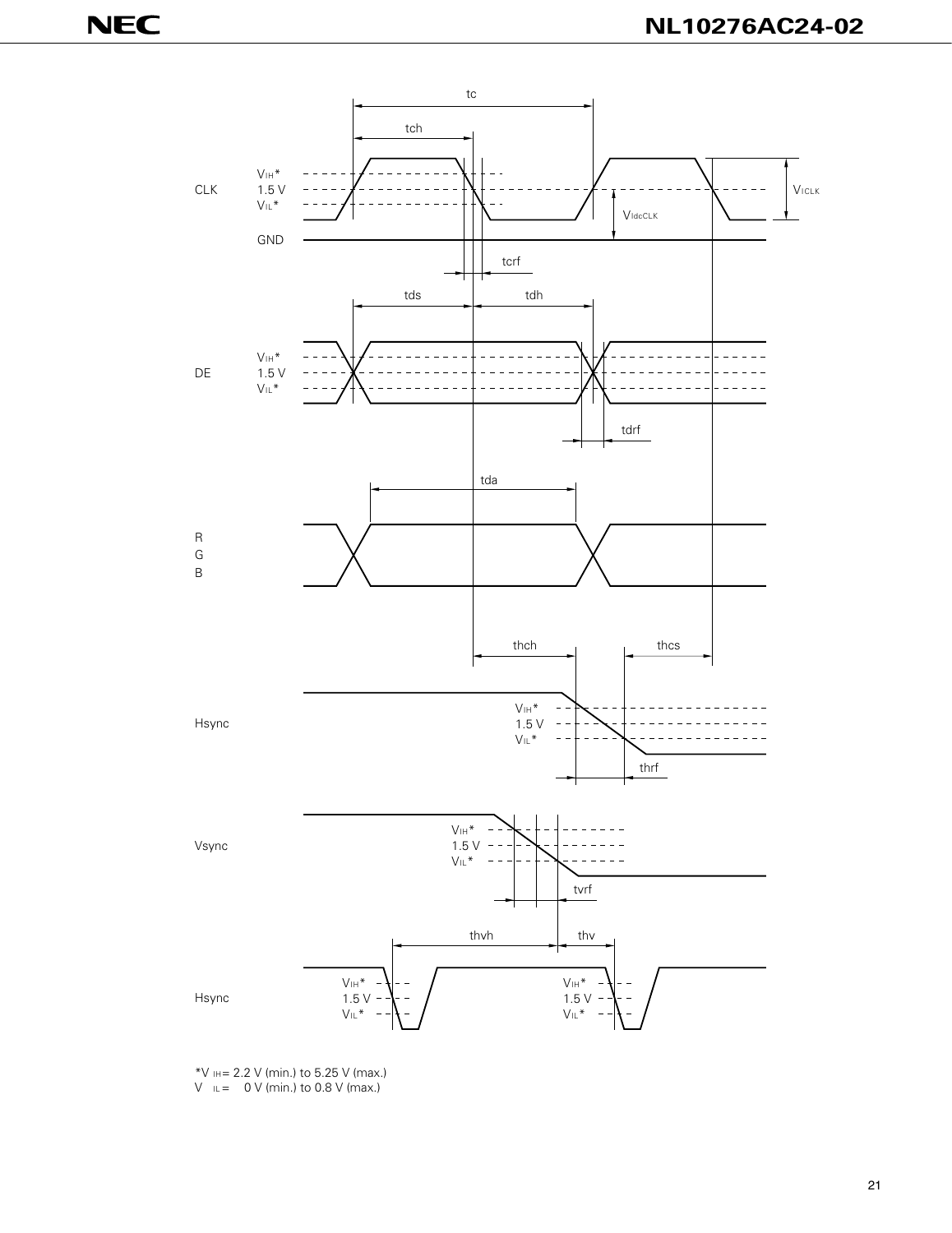#### <Horizontal>



<Vertical>

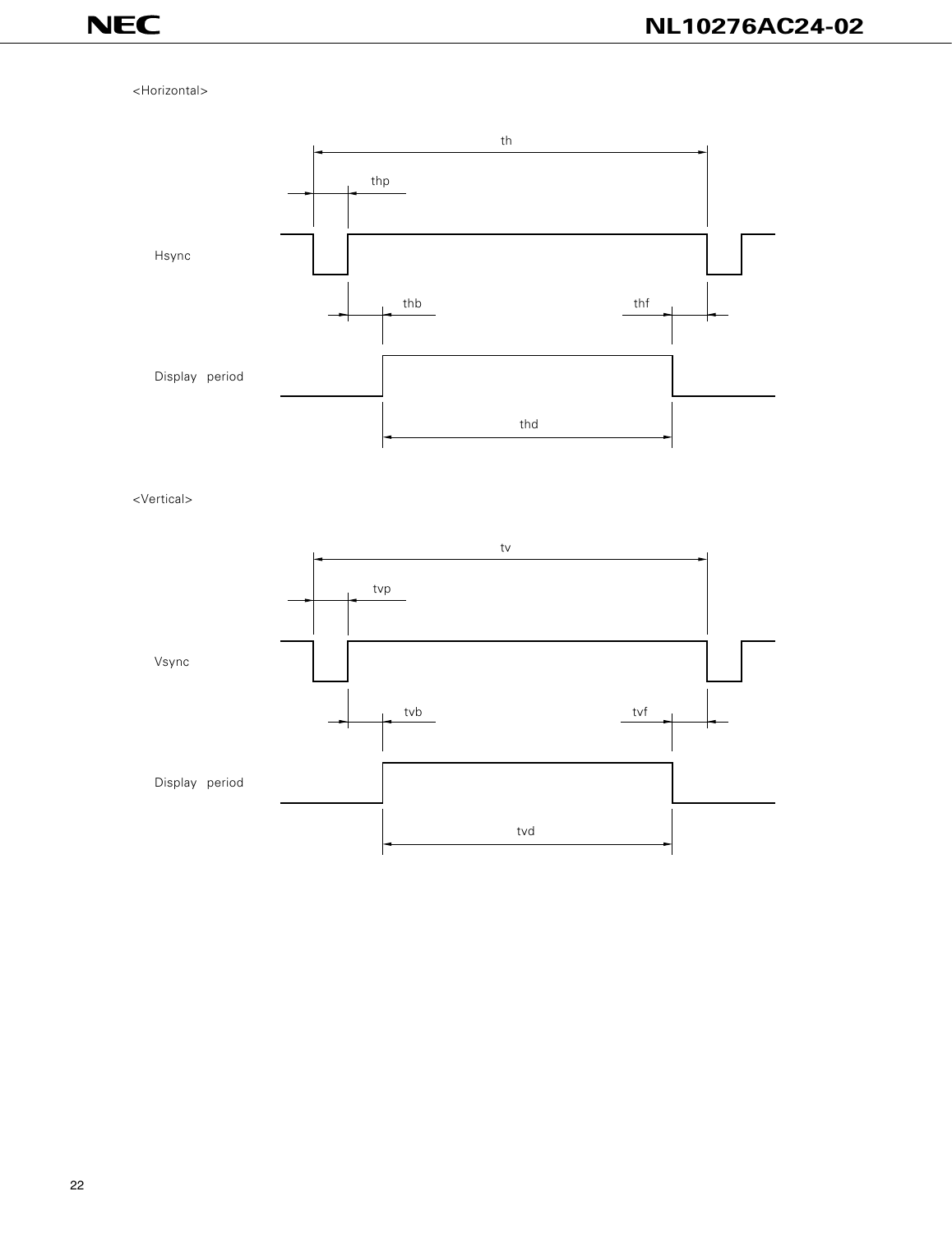#### (2) Timing for generating CLAMP signal internally



| MOD1 | MOD <sub>0</sub> | tA [CLK] | tB [CLK] | tC [ns]  |
|------|------------------|----------|----------|----------|
| 0    | 0                |          | Prohibit |          |
| 0    |                  | 44       | 32       |          |
|      | 0                | 34       | 22       | 200 min. |
|      |                  | 28       | 18       |          |

note : Exclude noises on analog RGB signal. Because during CLAMP = "L", the pedestal level of analog RGB signals is sampled. If noises are on the analog signals, luminance level of display is changed and the display becomes bad.

#### (3) Timing for inputting CLAMP signal from outside



| <b>ITEMS</b> | min. | typ. | max. | Unit    | Remarks |
|--------------|------|------|------|---------|---------|
| tA           | 0.1  |      |      | $\mu$ s |         |
| tB           | 0.3  |      |      | μS      |         |
| tC           | 0.2  | -    |      | μS      | -       |

note : Exclude noises on analog RGB signal. Because during CLAMP = "L", the pedestal level of analog RGB signals is sampled. If noises are on the analog signals, luminance level of display is changed and the display becomes bad.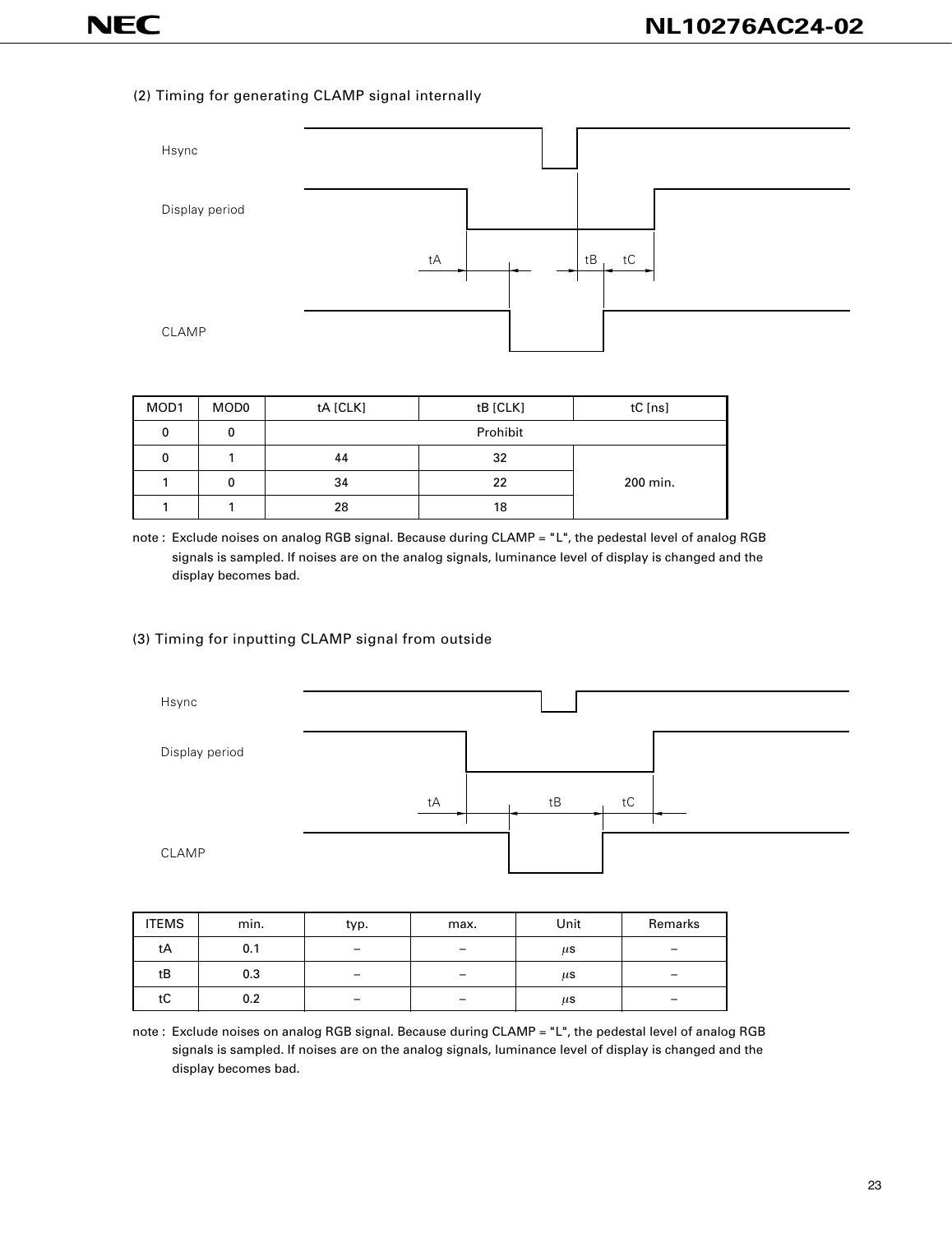# **INPUT SIGNAL AND DISPLAY POSITION (XGA STANDARD TIMING)**

#### (1) DELSEL="L"

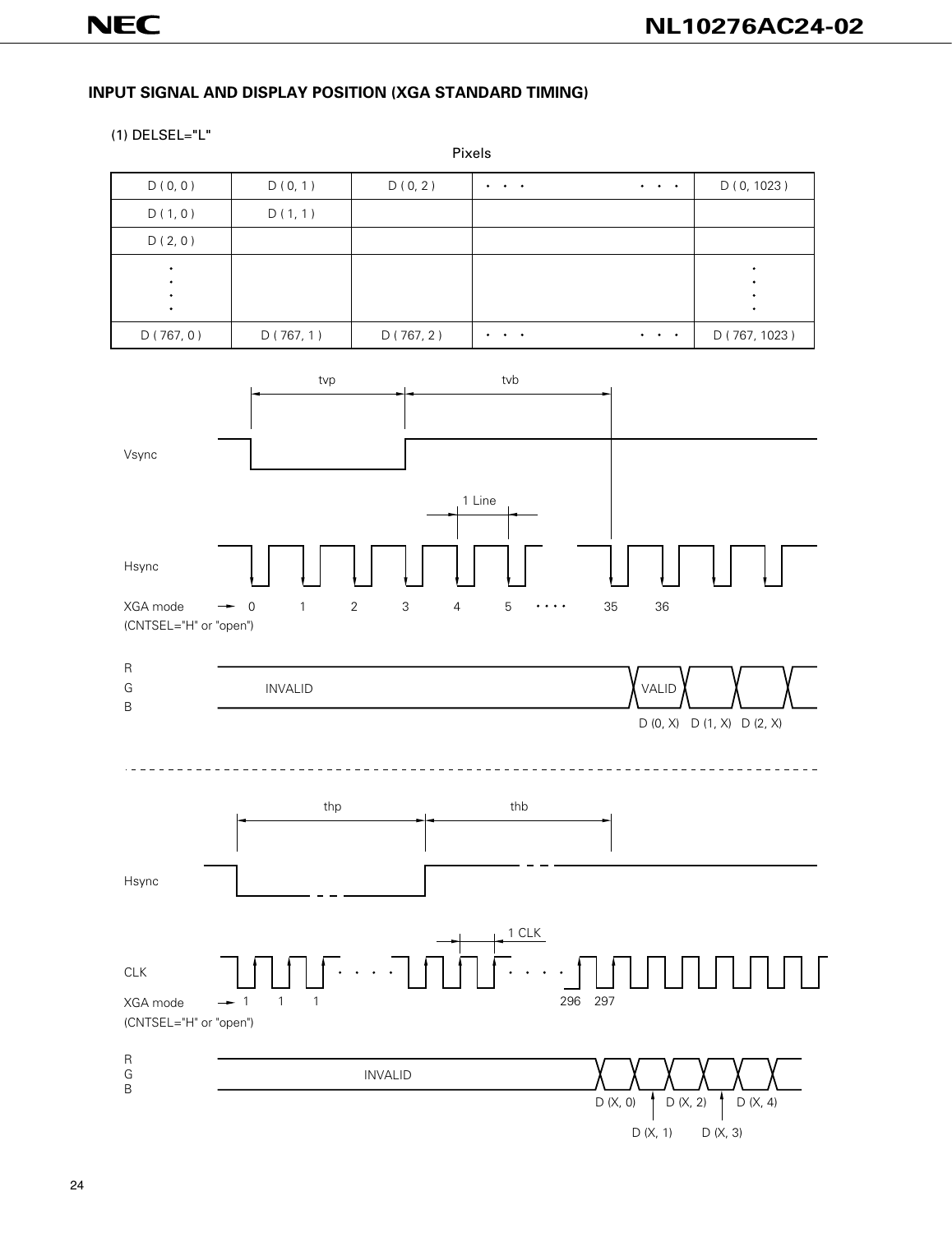(2) DELSEL="H" CLK DATA INVALID X X X --- X X X INVALID DE tds tdh Hsync thpd DE DATA INVALID VALID INVALID Vsync tvp+tvb $- - -$ Hsync  $\begin{array}{c} 1 \\ 1 \\ 1 \end{array}$  $\frac{1}{1}$ INVALID INVALID VALID DATA

DE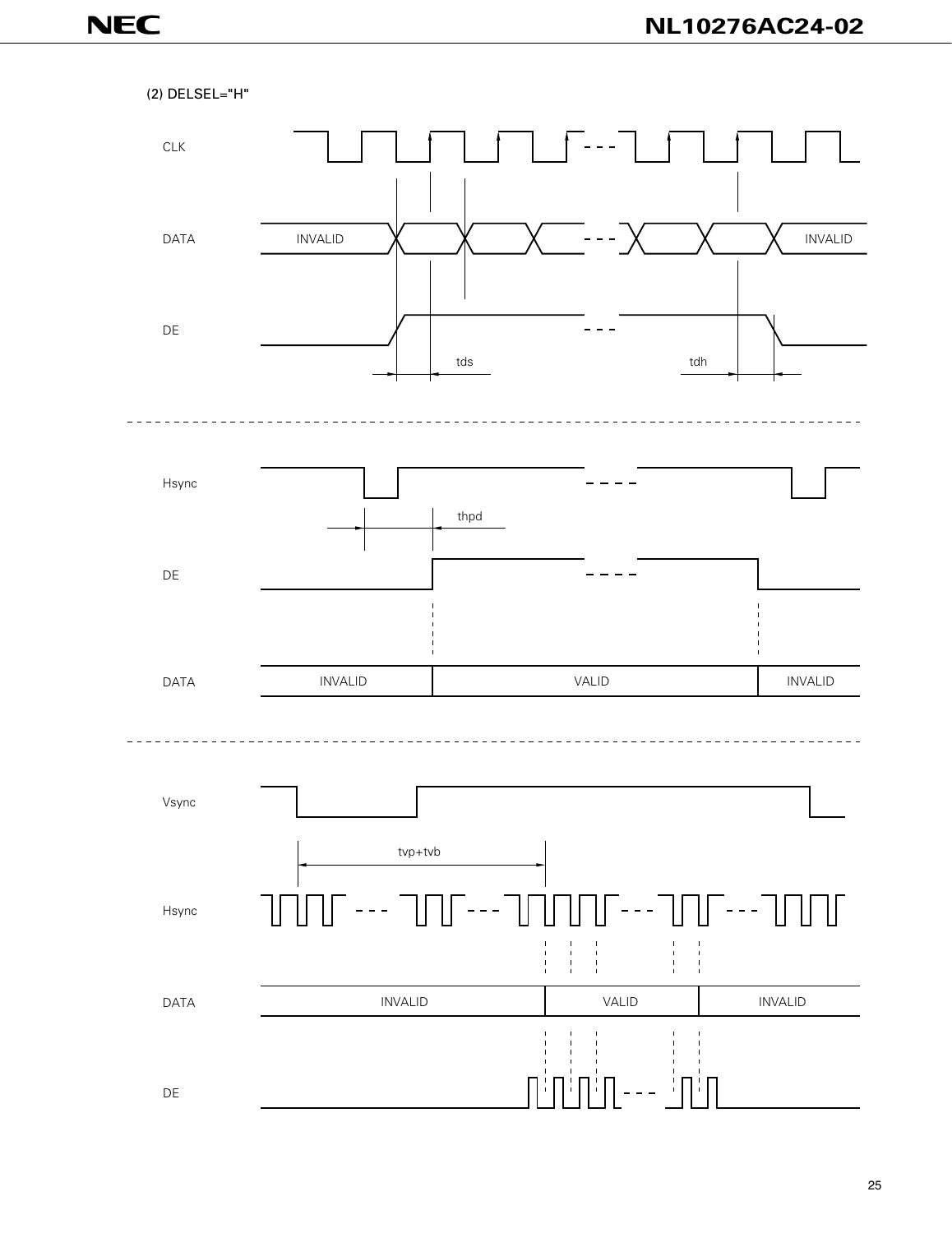# **GENERAL CAUTION**

## **WARNING**

Do not touch an inverter --on which is stuck a caution label-- while the LCD module is under the operation, because of dangerous high voltage.

# **ATTENTION**

Please input serial communication signals (CNTDAT, CNTCLK and CNTSTB) once, only when contents of CNTDAT change.

If the input of the serial communication signals is continued, the LCD panel would be damaged. Please refer to "Item FUNCTIONS (2)" about the detail of serial communication timings.

- (1) Caution when taking out the module
	- $\odot$  Pick the pouch only, when taking out module from a shipping package.
- (2) Cautions for handling the module
	- $Q$  As the electrostatic discharges may break the LCD module, handle the LCD module with care. Peel a protection sheet off from the LCD panel surface as slowly as possible.
	- 2 As the LCD panel and back-light element are made from fragile glass material, impulse and pressure to the LCD module should be avoided.
	- 3) As the surface of polarizer is very soft and easily scratched, use a soft dry cloth without chemicals for cleaning.
	- 4 Do not pull the interface connectors in or out while the LCD module is operating.
	- $\circled{5}$  Put the module display side down on a flat horizontal plane.
	- $\circled$  Handle connectors and cables with care.
- (3) Cautions for the operation
	- $\odot$  When the module is operating, do not lose CLK, Hsync, or Vsync signals. If any one of these signals is lost, the LCD panel would be damaged.
	- 2 Obey the supply voltage sequence. If wrong sequence is applied, the module would be damaged.
	- e Connect the variable resistor or fixed resistor (10 kΩ or less) to the pin of BRTH and BRTL. If the resistors are not connected, the life of fluorescent lamp would be short.
- (4) Cautions for the atmosphere
	- $\circled{1}$  Dew drop atmosphere should be avoided.
	- $\oslash$  Do not store and / or operate the LCD module in a high temperature and/or humidity atmosphere. Storage in an electro-conductive polymer packing pouch and under relatively low temperature atmosphere is recommended.
- (5) Cautions for the module characteristics
	- $\odot$  Do not apply fixed pattern data signal to the LCD module at product aging. Applying fixed pattern for a long time may cause image sticking.
- (6) Other cautions
	- $\Omega$  Do not disassemble and / or reassemble LCD module.
	- $(2)$  Do not re-adjust variable resistor or switch etc.
	- 3) When returning the module for repair or etc., Please pack the module not to be broken. We recommend to use the original shipping packages.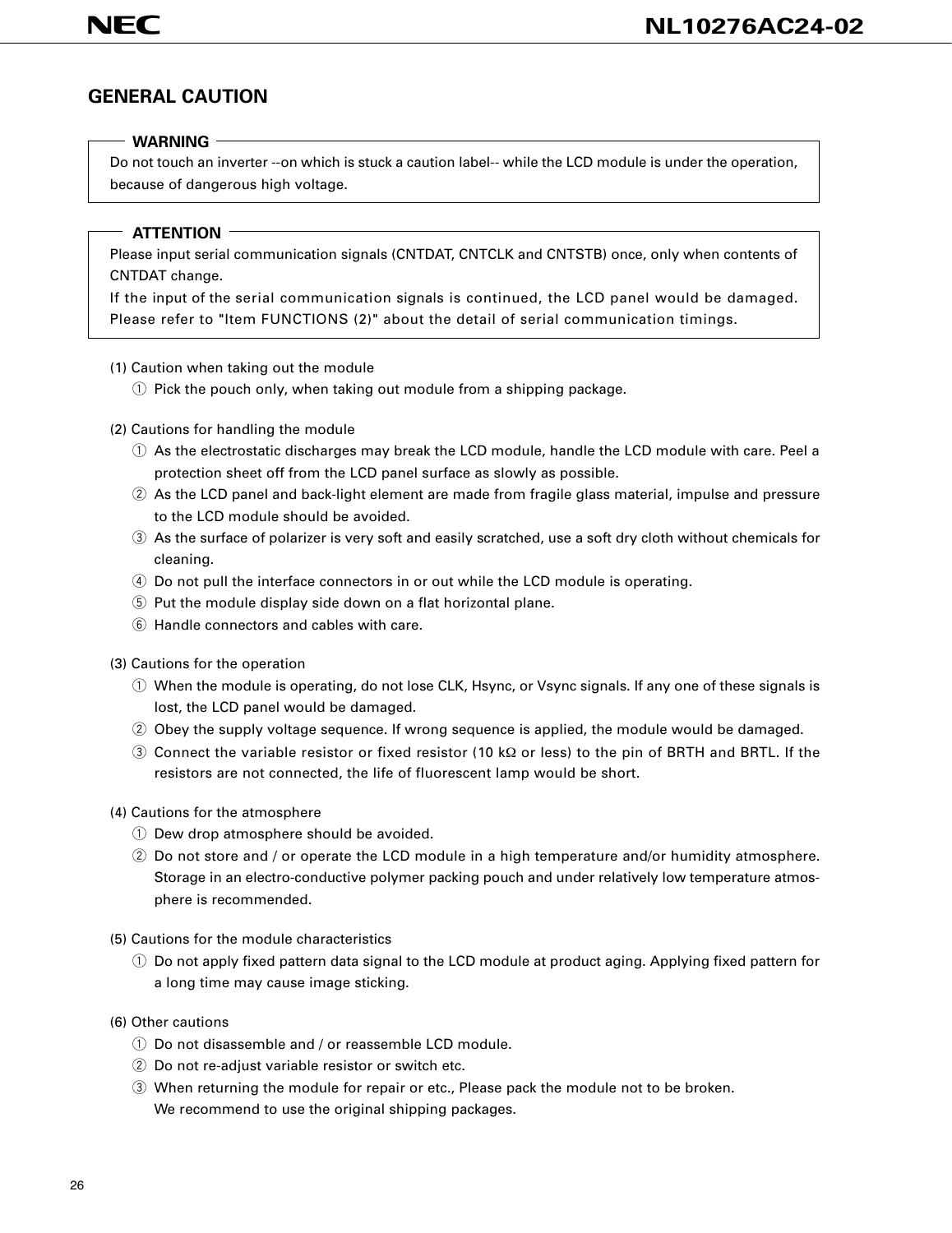Liquid Crystal Display has following specific characteristics. These are not defects or malfunction.

The display condition of LCD module may be affected by the ambient temperature.

The LCD module uses cold cathode tube for backlight. The optical characteristics, like luminance or uniformity, will change during life time.

Uneven brightness and/or small spots may be noticed depending on different display patterns.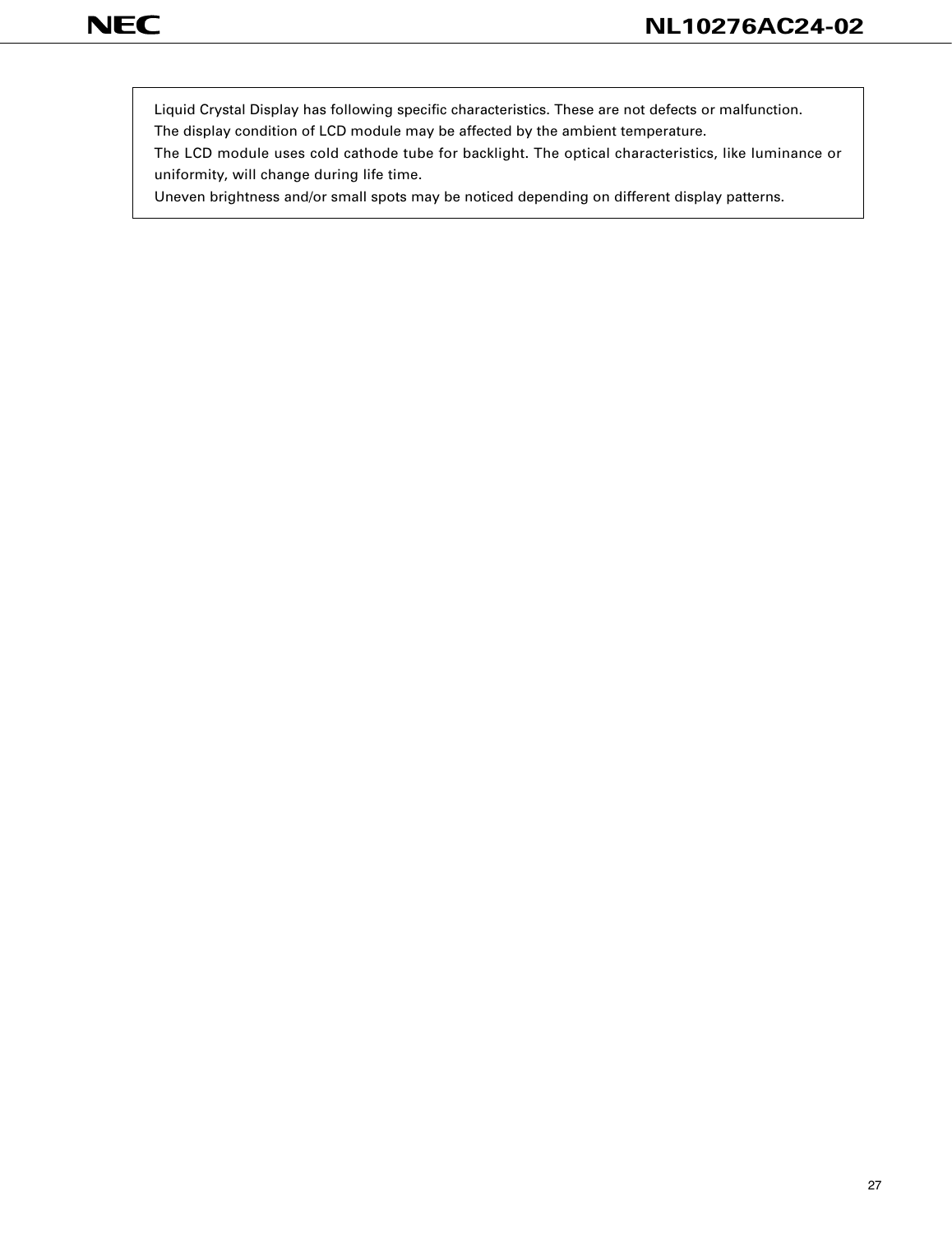# **OUTLINE DRAWING : Front View (Unit in mm)**

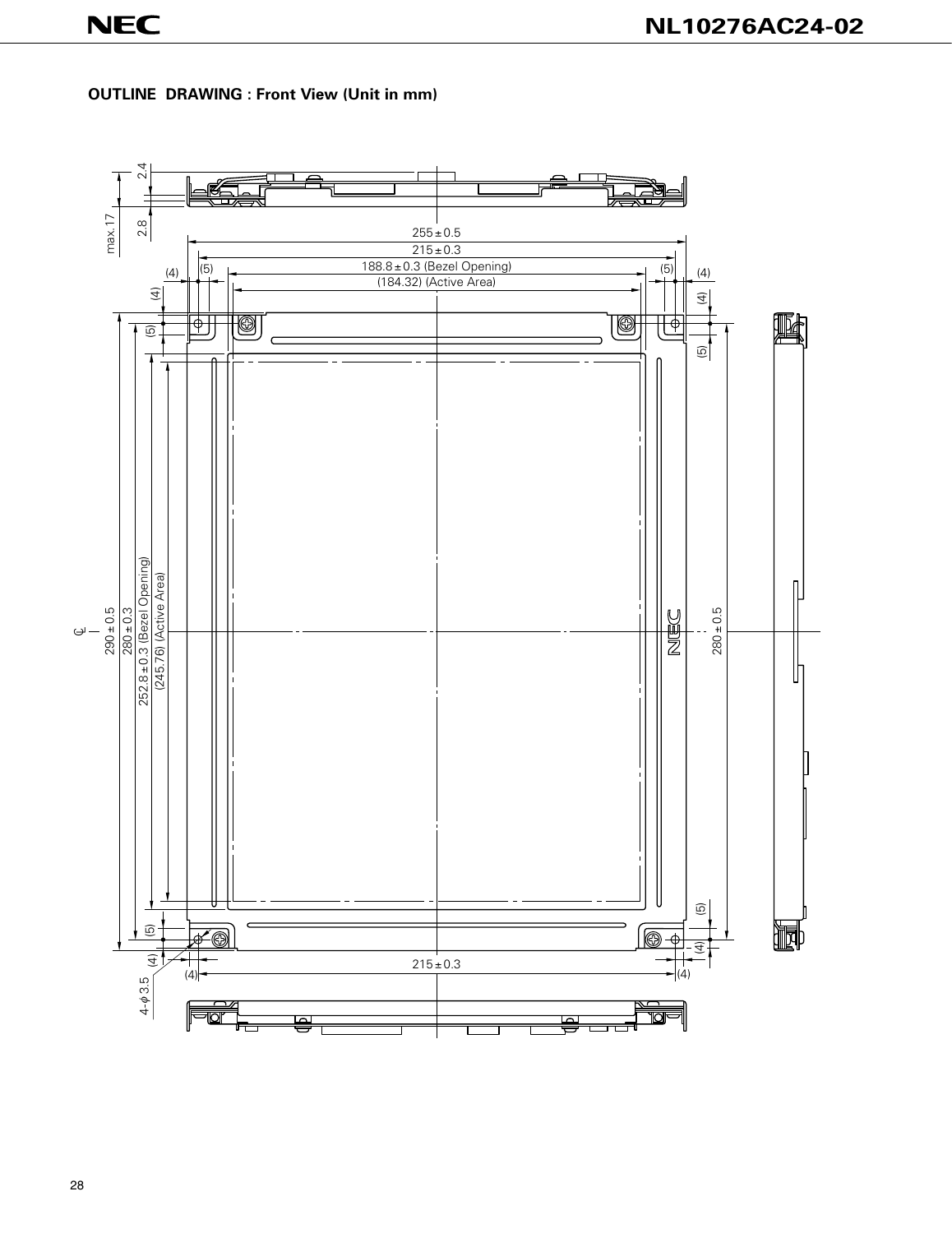**OUTLINE DRAWING : Rear View (Unit in mm)**